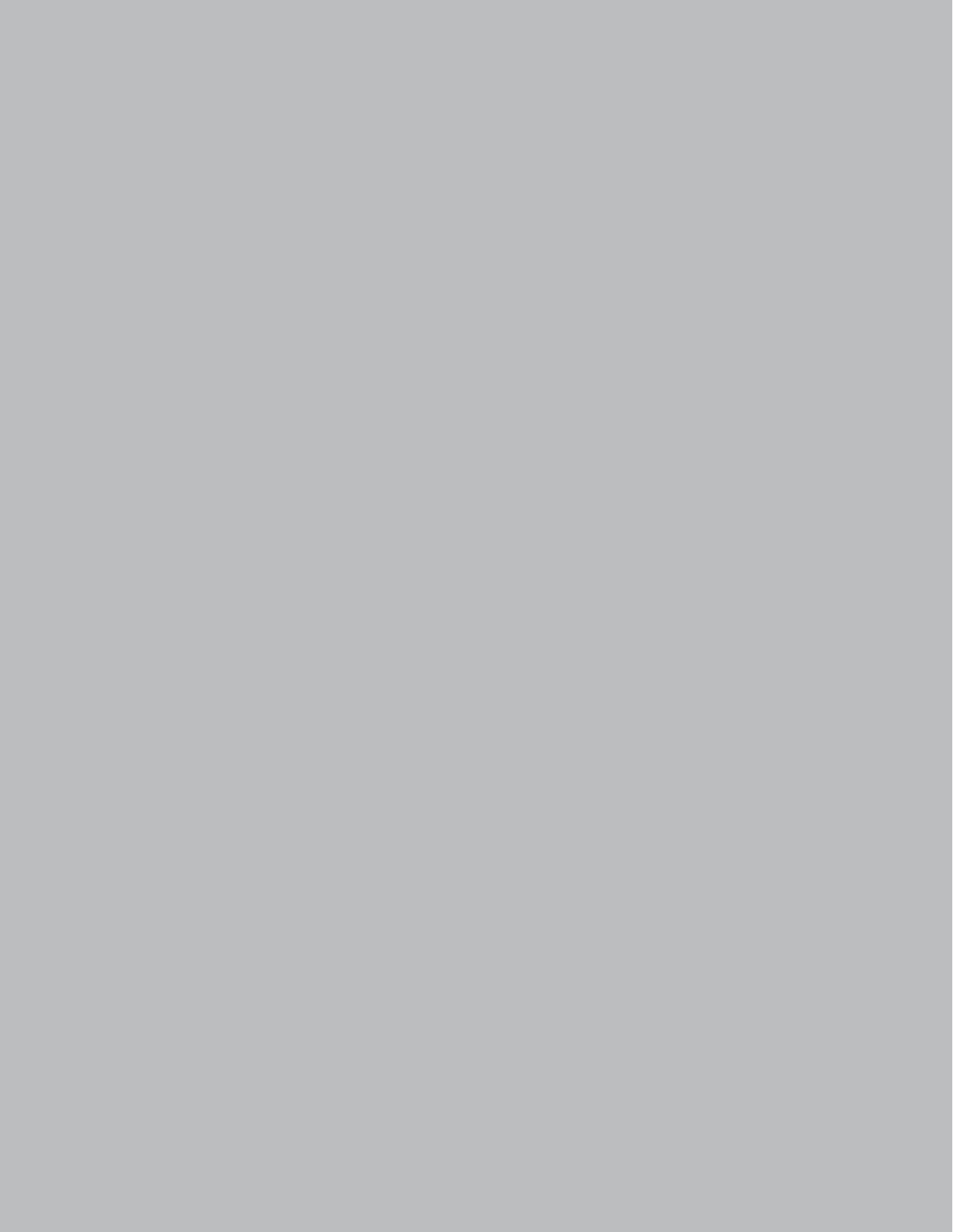# **Update on the Medicare Advantage program and implementing past recommendations**

# **Chapter summary**

This chapter provides an update on plan participation and beneficiary enrollment in the Medicare Advantage (MA) program as of early 2007, paying special attention to private fee-for-service (PFFS) plans and special needs plans (SNPs). The Commission supports the participation of private health plans in Medicare. Beneficiaries should be able to choose health plans that seek greater efficiency in the delivery of health care and improved outcomes for enrollees. Private plans have the flexibility to use care management techniques that fee-for-service (FFS) Medicare does not encourage. If paid appropriately, they have greater incentives to undertake innovations in care delivery and management and to negotiate with providers over levels and methods of payment.

MA plans can use the savings they achieve through efficiency to provide enrollees with extra benefits—reduced cost sharing and coverage of items and services not covered by Medicare. In a system in which plan payments are no higher than those in FFS and are appropriately risk adjusted, a richer benefit package would generally signal that one plan is more efficient than a competing plan—and that

#### **In this chapter**

- The Commission's views on private plans in Medicare
- **Efficiency in Medicare** Advantage and extra benefits
- Options for moving to benchmarks at 100 percent of FFS expenditures
- Equity between sectors and among plan types
- Special needs plans
- Future work on Medicare Advantage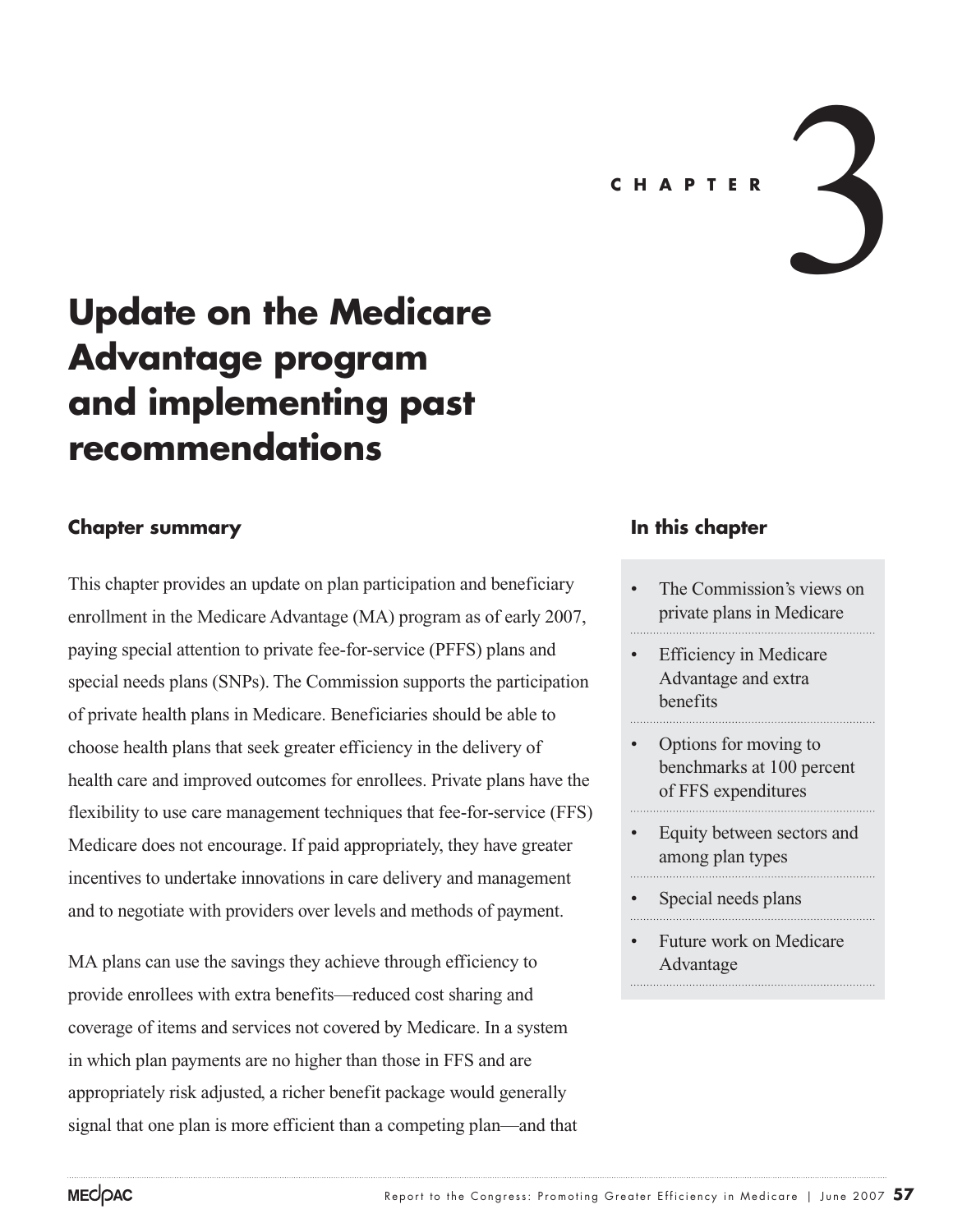a private plan offering extra benefits is more efficient than the traditional Medicare FFS program in the plan's market area. However, for most MA plans the current approach to payment does not promote efficiency, primarily because county benchmarks—the basis of payment for MA plans—exceed Medicare FFS expenditures.

Our analysis of 2006 benchmarks and program payments in MA showed that benchmarks and payments significantly exceeded Medicare FFS expenditures. The benchmarks averaged 116 percent of the expected FFS spending, and Medicare payments on behalf of MA enrollees averaged 112 percent of what payments would have been under the traditional FFS program. High benchmarks have enabled plans to offer generous extra benefits to attract enrollees, resulting in significant enrollment growth in MA.

The original design of the Medicare private health plan program envisioned that extra benefits would be available to enrollees only when plans achieved efficiencies. Some MA plans have payments that are lower than FFS Medicare, and those payments finance the cost of the Medicare benefit as well as extra benefits. However, in many cases (and for PFFS plans in particular), the sole source of financing for extra benefits is Medicare payments that are significantly above FFS expenditure levels.

The continuing growth in enrollment in counties with the highest payments relative to FFS spending and in the least efficient types of plans heightens our concerns about the MA program. Enrollment growth has been greater in PFFS than in coordinated care plans. PFFS enrollment experienced the fastest growth through 2007, with membership expanding 72 percent between July 2006 and February 2007.

The current MA payment policy is inconsistent with MedPAC's principles of payment equity between MA and the traditional FFS program. Moreover, the program applies standards and rules inequitably among different types of MA plans. Equity and efficiency issues are of particular concern with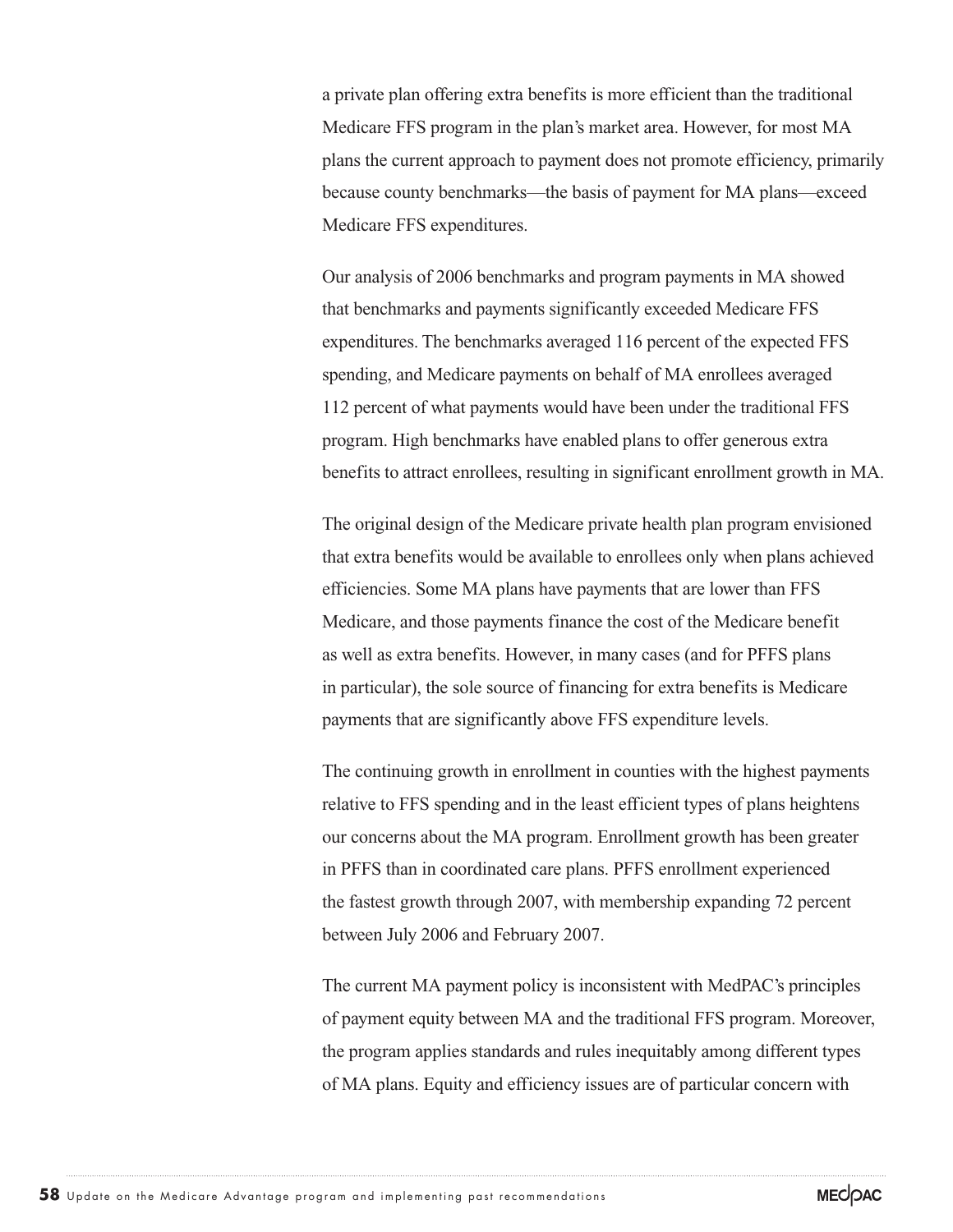Medicare facing long-run issues of financial sustainability, discussed in our March 2007 report to the Congress (MedPAC 2007).

Beginning with our March 2001 report to the Congress and in subsequent years, the Commission recommended payment equity between Medicare's private plans and the FFS program (MedPAC 2001a). In the context of MA, Medicare could achieve such equity by setting benchmarks at 100 percent of FFS payment levels. However, the Commission recognizes that changing MA plan payment rates to achieve financial neutrality too quickly will cause disruptions for beneficiaries in some markets, and thus the Congress may want a transition period. We discuss possible approaches for moving toward benchmarks at 100 percent of FFS expenditure levels:

- Freeze benchmarks at current levels to arrive at 100 percent of FFS rates over time, with a possible minimum yearly update.
- Cap the percentage by which benchmarks can exceed FFS expenditures and gradually lower the cap.
- Use a blend of 100 percent of FFS rates and historical benchmarks and gradually increase the portion attributable to 100 percent of FFS in the blend.
- Use plan bids as a factor in determining benchmarks.

We also discuss the large differences among plans in their performance on quality measures, highlighting the importance of the Commission's recommendation to institute a pay-for-performance system in MA and the importance of having all plans report on quality measures (PFFS plans currently are exempt from most quality measurement requirements).

Two issues of concern provide advantages to particular types of MA plans. Medical savings account (MSA) plans consist of a high-deductible health plan combined with a savings account with funds deposited by Medicare that enrollees can use on a tax-advantaged basis to cover health care costs. Unlike other plan types, MSA plans do not have to return 25 percent of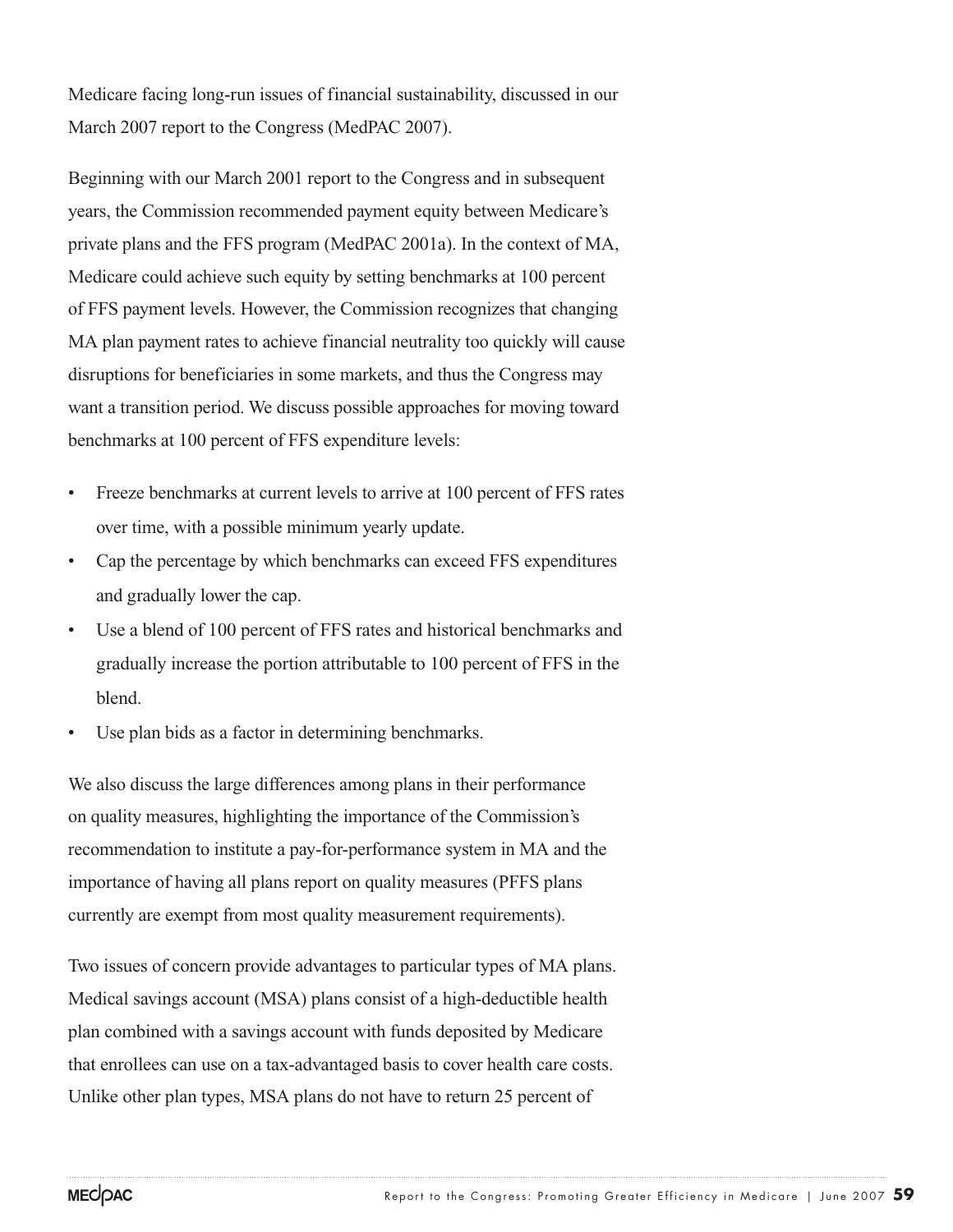the difference between the plan bid and the benchmark to the trust funds. Instead, the program deposits the full difference between the benchmark and a bid below the benchmark to the enrollee's savings account. Another recently enacted provision allows MA-only plans (i.e., that do not offer Part D drug coverage) to have year-round open enrollment. The provision provides an advantage to PFFS plans because enrollees choosing other types of MA plans must give up their Part D coverage when they enroll in the MA-only plan.

We provide an update on SNP availability and participation. The number of SNPs and enrollment in SNPs increased from 2006 to 2007. We intend to continue studying what the proper role for SNPs in the MA program should be and what criteria to establish for these plans.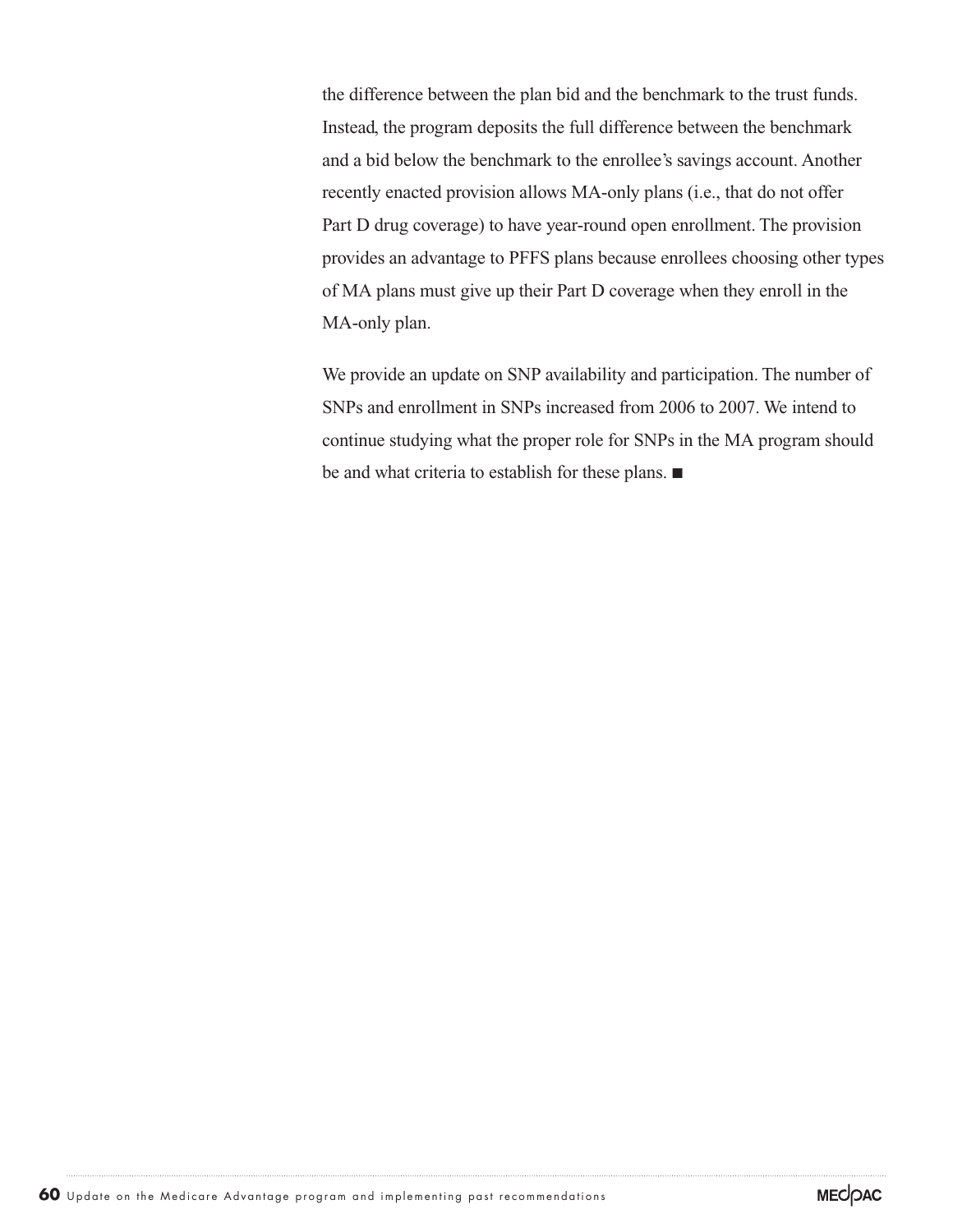The Commission has examined enrollment patterns and plan payments for the Medicare Advantage (MA) program for different geographic areas and types of plans. In this chapter, we pay particular attention to the fastest-growing plan type, private fee-for-service (PFFS). We also provide an update on special needs plans (SNPs). Our March 2007 report to the Congress repeated the Commission's past recommendations for the MA program.

#### **The Commission's views on private plans in Medicare**

The Commission supports the participation of private health plans in the MA program. Beneficiaries should be able to choose alternatives to traditional fee-for-service (FFS) Medicare in which health plans use practices that promote greater efficiency in the delivery of health care and improved outcomes for enrollees. Private plans have the flexibility to use care management techniques that FFS Medicare does not encourage. Moreover, if paid appropriately, plans have greater incentive to undertake innovations in the delivery and management of care and to negotiate with providers over levels and methods of payment.

The Commission supports financial neutrality between payments in the traditional FFS program and the MA program and, beginning with the March 2001 report to the Congress, has recommended changing the program to achieve neutrality (MedPAC 2001a). Financial neutrality means that the Medicare program pays the same amount, adjusting for the risk status of each beneficiary, regardless of which Medicare option a beneficiary chooses. Financial neutrality would set benchmarks for MA plans in the current bidding system at 100 percent of average Medicare FFS expenditures. The Commission also recommended that the Congress use the 25 percent difference between the benchmark amount and bids below 100 percent of the benchmark (now retained in the Medicare trust funds) for a pay-for-performance program in MA (MedPAC 2005). The Commission has also discussed premium support as an approach to neutrality. Under premium support, competition between health plans and the FFS system would determine the contribution Medicare makes on behalf of the beneficiary. Although MA is a bidding system, plans bid against administratively set benchmarks, which have a strong influence on the payments to plans.

# **Efficiency in Medicare Advantage and extra benefits**

Over many years of experience with private plans in Medicare, the Congress has looked to private plans to provide a source of efficiency in the program. To the extent that MA plans provide Medicare benefits at a lower cost than the traditional program, they are required to return some of the efficiency to the program and to the beneficiary. Recent analysis of efficiency in MA shows that some types of plans are efficient while others are not. High benchmarks used in the bidding formula work against the program's objectives in getting the most for the program dollar. We also see differences in the quality that plans bring to beneficiaries.

# **Private plans, efficiency, and benefits**

From the time that full risk contracting for HMOs became a feature of Medicare through the Tax Equity and Fiscal Responsibility Act of 1982, policymakers have tried to structure the Medicare private plan program so that efficient plans can provide extra benefits to enrollees. To the extent that a private plan can provide care more efficiently than FFS Medicare (or, prior to the current MA program, for less than 95 percent of Medicare FFS costs), the program was designed so that plans could use their efficiency gains to finance extra benefits.<sup>1</sup> Extra benefits include reduced out-of-pocket costs for enrollees and services not covered by Medicare, such as dental, hearing, and vision services; rebates of the Part B premium (as of 2001); and (before the advent of Part D) outpatient prescription drugs.

Extra benefits should attract beneficiaries to enroll in efficient plans. Having plans compete against each other should also promote efficiency. In a system in which plan payments are no higher than those in FFS and are appropriately risk adjusted, a richer benefit package generally signals that one plan is more efficient than a competing plan—and that a private plan offering extra benefits is more efficient than the traditional Medicare FFS program in the plan's market area.<sup>2</sup>

In the program's current design—in which plans bid against a benchmark set in law—for bids below the benchmark, the law requires that 75 percent of the difference (referred to as the rebate) be used to fund extra benefits for enrollees. The program keeps the remaining 25 percent in the Medicare trust funds (for regional plans,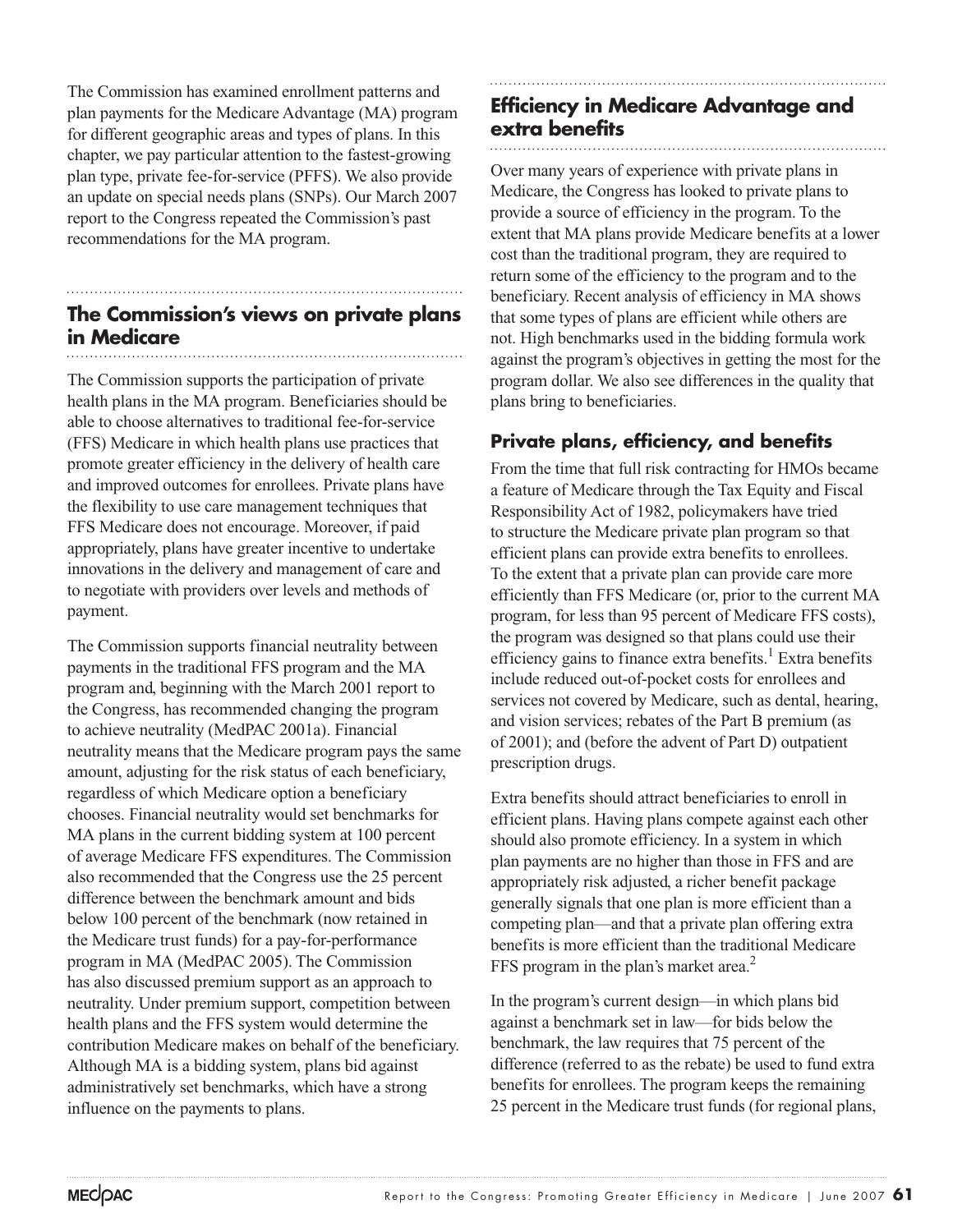# **Calculating Medicare's payments to plans**

The benchmark is a bidding target under the bidding system for Medicare Advantage (MA) plans that began in 2006. The local MA benchmarks come from the county-level payment rates used to pay MA plans before 2006. Those payment rates were at least as high as per capita feefor-service (FFS) Medicare spending in each county. Some counties had rates significantly higher than FFS because of specific statutory changes. The Medicare Prescription Drug, Improvement, and Modernization Act of 2003 called for updating county benchmarks from one year to the next in one of three ways, using whichever method results in the greatest increase:

- Generally, local MA benchmarks are updated by the national growth rate in per capita Medicare spending (subject to certain adjustments that could increase or decrease eventual plan payments).
- A second possibility is that, if the national growth rate is less than 2 percent, MA benchmarks are increased by 2 percent (subject to certain adjustments). This minimum increase provision (contained in the Balanced Budget Act of 1997 (BBA)) applies each year, regardless of the economic circumstances and of the expected cost growth for an efficient provider. In 1998, for example, the year when the 2 percent provision went into effect, the provision applied to MA payment rates at the same time that overall Medicare expenditures declined slightly for the year.
- A third possibility is to set the benchmark of a given county equal to the FFS expenditure for the county. That is, 100 percent of FFS becomes the benchmark for a county if it yields the highest benchmark amount.

To implement the 100 percent of FFS provision, CMS determines FFS rates for each county at least every three years, a procedure referred to as "rebasing." Once a county benchmark is set at 100 percent of FFS in a given year, even if FFS payments fall, the benchmark

for plans does not. For example, if in the following year CMS finds the FFS rate for the county was far below that of the preceding year, the county capitation rate would be the preceding year's FFS rate increased by either the minimum increase of 2 percent or, if greater, the national growth rate in per capita Medicare spending. This policy creates, in effect, an additional type of "floor."

Another source of higher benchmarks is Medicare's treatment of indirect medical education (IME) payment to hospitals. See our June 2005 report to the Congress for discussion of our recommendation to remove the effect on benchmarks of Medicare's double payment for IME for MA enrollees.

MA benchmarks are higher than Medicare per capita FFS spending in almost all counties (other than for regional plans, which have a different basis for determining benchmarks applicable across an entire region). One source of the difference is statutory provisions that introduced minimum county payment rates, or floors, intended to attract or retain private plans in Medicare. Floor rates are no longer a basis of plan payment, but what were historically floor counties generally continue to have higher payment rates than nonfloor counties in relation to FFS expenditure levels.

The BBA initially established a payment floor for counties with relatively low FFS expenditures. The BBA floor is often called the rural floor because it applies mainly to rural counties and was primarily intended to attract plans to rural areas. The "large urban floor," which applies to counties within large metropolitan statistical areas, was introduced in the Medicare, Medicaid, and SCHIP Benefits Improvement and Protection Act of 2000 (BIPA) and was effective as of March 2001. BIPA also provided an increase in the BBA floor rate. The counties that had been floor counties have very high relative benchmarks compared with other geographic areas; on average, they are 121 percent of FFS for the large urban floor counties and 134 percent of FFS—the highest average benchmark level—for the floor established in the BBA.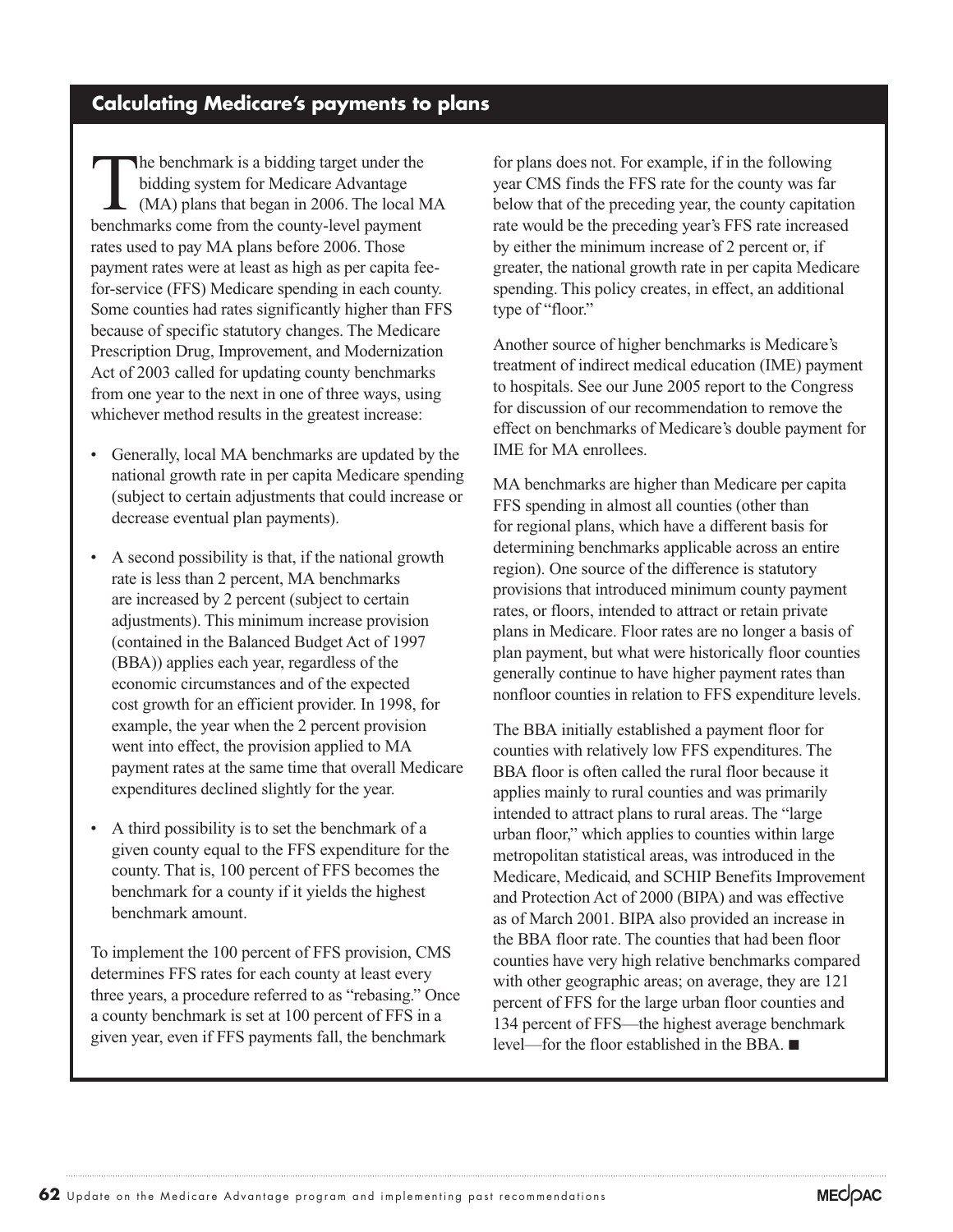#### **3 –1 Program payments exceed FFS expenditures but vary by plan type, 2006**

|                                               | All MA plans<br>with bids | <b>HMO</b> | <b>Local PPO</b> | <b>Regional PPO</b> | <b>PFFS</b> |
|-----------------------------------------------|---------------------------|------------|------------------|---------------------|-------------|
| Percentage relative to FFS expenditures       |                           |            |                  |                     |             |
| Benchmark                                     | 116%                      | 11.5%      | 120%             | 112%                | 122%        |
| Bid (for Medicare Part A and Part B benefits) | 99                        | 97         | 108              | 103                 | 109         |
| Rebate                                        | 13                        | 13         | Q                |                     | 10          |
| Payment (bid + rebates)                       | 112                       | 110        | 117              | 110                 | 119         |
| Enrollment as of July 2006 (in thousands)     | 6.877                     | 5.195      | 28.5             | 82                  | 774         |

Note: FFS (fee-for-service), MA (Medicare Advantage), PPO (preferred provider organization), PFFS (private fee-for-service). When a bid is below the benchmark, 75 percent of the difference—referred to as the "rebate" amount—is paid to the plan to provide extra benefits and reduced premiums; 25 percent of the difference is retained by the Medicare trust funds and, in the case of regional PPOs, half of the 25 percent is deposited in the benefit stabilization fund. Enrollment increased rapidly after July 2006.

Source: MedPAC analysis of CMS data on plan bids, benchmarks, and enrollment.

half of the 25 percent is retained in the benefit stabilization fund for possible use in 2012 or thereafter to promote participation by regional plans).

#### **Comparing payments to plans with the amounts spent under the fee-for-service program**

As stated in the March 2007 report to the Congress, our analysis of plan benchmarks shows that they are well above FFS levels (116 percent of FFS expenditures as of 2006), with variations by geographic area and type of plan that reflect the enrollment patterns of the different plan types (Table 3-1).<sup>3</sup> The Congressional Budget Office independently arrived at a similar finding for 2007: Benchmarks are at 117 percent of FFS and program payments for MA enrollees are at 112 percent of FFS (CBO 2007).

MedPAC has not estimated the bid-to-benchmark ratio for 2007. One factor that should, all else equal, lead to a decline in plan payments for 2007 is the phasing out of the hold-harmless provision that determines the extent to which MA payments are adjusted to reflect the health status of enrollees. MA plans are enrolling beneficiaries who are healthier than average. A payment system incorporating risk adjustment based on health status would lower payments for healthier enrollees. However, the holdharmless provision protects plans from the effect of full implementation of payments based on health status. This provision is phasing out over several years, ending in 2011. However, other factors—primarily the trend in enrollment toward areas of the country with high benchmarks in relation to FFS—will increase the benchmark-to-FFS ratio for 2007.

Some have criticized the accuracy of our estimated ratios in connection with three issues: (1) administrative costs in the Medicare program, (2) the use of Department of Veterans Affairs (VA) facilities by Medicare beneficiaries, and (3) the treatment of indirect medical education (IME) payments (AHIP 2007a). At the national level, these issues would not materially change our findings; that is, the ratios would remain unchanged. For example, factoring in certain CMS administrative costs and MA user fees would result in a change of at most  $0.5$  percentage point.<sup>4</sup> In a few geographic areas, beneficiaries' use of VA facilities to receive Medicare-covered care may understate the average cost of providing Medicare-covered services in the area. That is, CMS estimates of county-level FFS expenditures (and thus the benchmarks) do not account for some Medicare beneficiaries using VA facilities to obtain care that otherwise would be covered and paid for by Medicare.<sup>5</sup> However, if MA enrollees continued to use VA facilities to the same extent as FFS beneficiaries, a benchmark adjustment might not be appropriate. Another issue is whether our calculations account for IME payments. We correctly account for IME dollars by removing them from each sector in calculating the ratio of MA benchmarks and payments to FFS expenditures.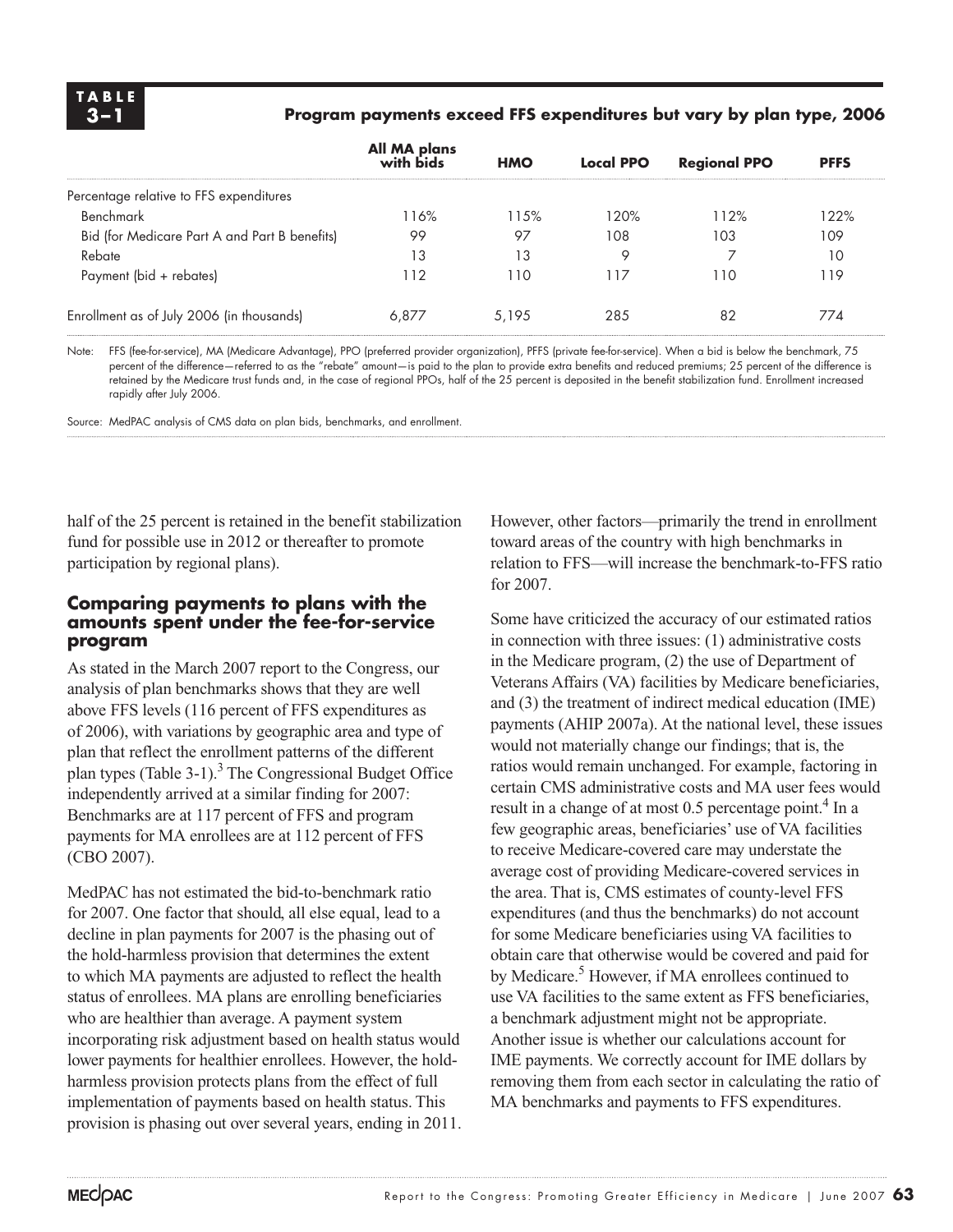#### **Recent findings on differences in efficiency by type of plan**

Our analysis of plan payments and benchmarks showed that, for 2006, program payments to plans averaged 112 percent of FFS expenditures across all plans.Those figures vary by plan type, with HMO benchmarks and program payments at 115 percent and 110 percent of FFS, respectively, on average, and PFFS at 122 percent and 119 percent of FFS, respectively (Table 3-1, p. 63). These differences reflect the areas where these types of plans locate as well as variations in efficiencies in care delivery.

Efficient plans operate in the MA program. They provide the traditional Medicare Part A and Part B benefit at a lower cost than the FFS program, although plans receive additional Medicare payments that are used for extra benefits. On average in 2006, HMO plans provided the traditional Medicare benefit for 97 percent of Medicare FFS expenditure levels (Table 3-1, p. 63). Because HMOs had such a large share of the overall enrollment in 2006, across all plan types the bid for Medicare Part A and Part B services averaged 99 percent of Medicare FFS expenditures. However, some plan types were much less efficient; for example, PFFS plan bids averaged 109 percent of FFS expenditures. That is, on average they cost Medicare 9 percent more than the traditional FFS program to provide Medicare Part A and Part B benefits. For each plan type, the numbers we cite are averages; not all plans of a particular type (HMOs, preferred provider organizations (PPOs), PFFS) operate with the same efficiency in relation to FFS in their market areas.

Plan bids for the Medicare Part A and Part B benefit package include costs for administration, marketing, and profit or retained earnings. Similarly, the extra benefits provided through the additional payments include the administrative and marketing costs and profit or retained earnings associated with extra benefits.<sup>6</sup>

# **Effects of high benchmarks**

The high MA benchmarks allow plans to be less efficient than they would otherwise be if they faced the financial pressure of lower benchmarks closer to Medicare FFS levels. As the Commission has stated in the past, organizations are more likely to be efficient when they face financial pressure. The Medicare program needs to exert consistent financial pressure on both the FFS program (as detailed in our March 2007 report to the Congress) and the MA program, coupled with meaningful quality measurement and pay-for-performance programs,

to maximize the value the Medicare program receives for the dollars it spends. MA payment policy is actively shaping the market for Medicare health plans. The current policy conveys the message that Medicare values private plans that cost more than FFS, and Medicare is willing to subsidize beneficiary enrollment in MA.

MA enrollment is growing particularly fast in PFFS plans and in counties where the benchmarks are highest in relation to FFS. PFFS enrollment tends to be concentrated in counties where benchmarks are significantly higher than FFS expenditures. This explains why PFFS plan benchmarks and payments are so high in relation to FFS. Growth in enrollment in less efficient plans heightens our concerns about payment equity for MA. The program is paying more for MA enrollees than for those in the traditional Medicare FFS program, with beneficiaries and taxpayers financing those higher payments. The Commission also has concerns about an uneven playing field among the different types of MA plans. The equity and efficiency issues we discuss here are of particular concern in an era when Medicare faces long-run sustainability challenges.

With MA benchmarks at their current levels, the MA program results in higher average costs than FFS Medicare and added costs for taxpayers and beneficiaries who finance the Medicare program. However, with respect to the cost of the Part D program, because MA–Prescription Drug (MA–PD) plan bids on average are lower than the bids of stand-alone plans, MA–PD bids bring down the national average bid for Part D (see discussion in the March 2007 report to the Congress on relative premium levels in Part D by plan type). For Medicare Part A and Part B, while some of the MA payments above FFS expenditures are used to finance extra benefits for MA enrollees, all beneficiaries, through their Part B premium—and all taxpayers, through general revenues are paying for those benefits. Most Medicare beneficiaries are not MA enrollees, but all beneficiaries pay for benefits the 18 percent of beneficiaries enrolled in MA plans use.

Low-income and minority beneficiaries are more likely to enroll in MA plans (AHIP 2007b, Atherly and Thorpe 2005), and a reduction in benchmarks may disproportionately affect their benefits. Although we cannot be certain about the impact on different populations (e.g., urban enrollees of MA plans would be more likely than rural enrollees to continue to receive generous extra benefits if benchmarks were brought closer to FFS levels), the benefits do not go exclusively to a subgroup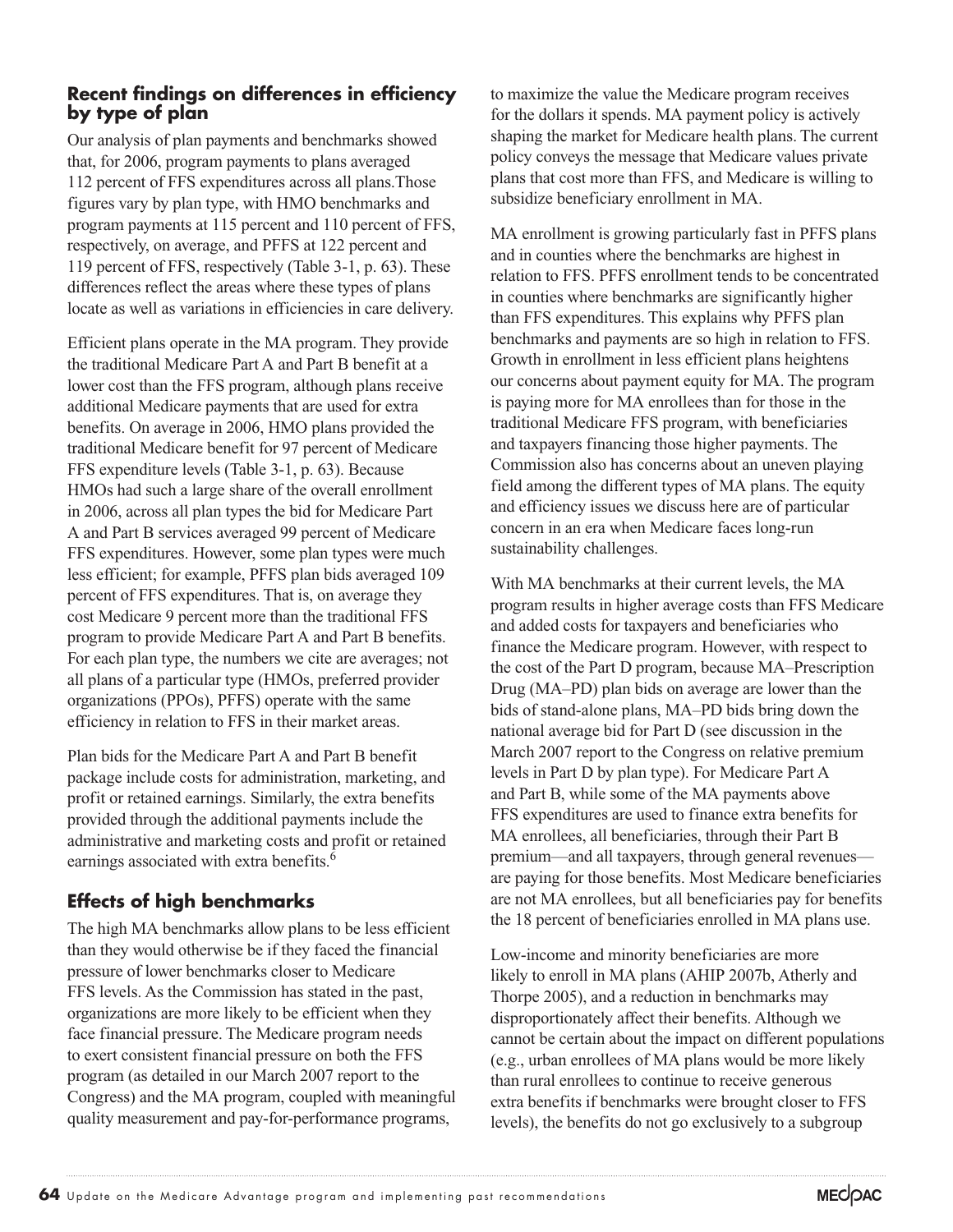of enrollees. All MA enrollees receive the same level of benefits. Some are concerned that low-income individuals should receive extra help with their cost sharing and other expenses for medical care. However, other programs target this population more efficiently. Examples are the Medicare savings programs and the low-income subsidy approach used for the Medicare drug benefit.

# **The PFFS option**

The high MA benchmarks have allowed PFFS plans to attract enrollment in areas with limited competition from other plan types. PFFS plans essentially mimic FFS Medicare in their structure and in their payment and contracting arrangements with providers.

#### **Design and history of the PFFS option**

The existing PFFS plans are generally not network plans (they do not provide care through a network of contracted providers) and do not use many of the techniques that network plans can use to encourage the provision of better health care at a reduced cost. PFFS plans pay providers the same rates as Medicare FFS.<sup>7</sup> Although PFFS plans may form networks to make payment arrangements with providers, to date PFFS plans have relied mainly on "deemed" participation of providers to provide care to their enrollees. Under this policy, the plan deems a provider to be in the PFFS plan if the beneficiary states that he or she is a PFFS plan enrollee and the provider treats the patient after learning about the plan's terms and conditions of payment. A provider also is deemed if he or she has had reasonable opportunity to obtain information about terms and conditions (e.g., being provided with an Internet source for the terms and conditions).

The program does not require PFFS plans to meet the same quality standards as network plans because, as non-network plans, one might argue that they are not accountable for the quality of care practiced by physicians and other providers that enrollees choose to see.

The Balanced Budget Act of 1997 (BBA) introduced the PFFS option to guarantee access to all Medicare providers without imposing utilization controls. Policymakers developed this option because, in the 1990s, during the period of greatest growth in managed care enrollment, they feared that rationing of care would occur because of a general movement toward managed care, utilization management, and restrictive provider networks. Policymakers wanted an option without limitations on



#### **3 –2 Enrollment in PFFS plans grew faster than in other major plan types**

|               |              | <b>Total enrollees</b><br>(in thousands) |                             |  |  |
|---------------|--------------|------------------------------------------|-----------------------------|--|--|
| Plan type     | July<br>2006 | February<br>2007                         | <b>Percentage</b><br>change |  |  |
| Local CCPs    | 5,480        | 6,065                                    | 11%                         |  |  |
| PFFS          | 774          | 1.328                                    | 72                          |  |  |
| Regional PPOs | 82           | 121                                      | 48                          |  |  |

Note: PFFS (private fee-for-service), CCP (coordinated care plan), PPO (preferred provider organization). CCPs include HMOs and local PPOs.

Source: CMS health plan monthly summary reports.

enrollees' ability to obtain care through the providers of their choice.

While including the PFFS option in the BBA, the Congress also intended that enrollees bear the added cost of a private health plan offering free access to providers. As noted in the BBA conference report, "the private feefor-service Medicare+Choice option authorized by this agreement represents the first defined contribution plan in which beneficiaries may enroll in the history of the program" (House of Representatives 1997). PFFS was a defined contribution plan under Medicare+Choice (the predecessor to MA) because, unlike other plans, a PFFS plan could charge a premium for its cost of providing the Medicare Part A and Part B benefit package in excess of the actuarial value of Part A and Part B cost sharing in FFS Medicare.

The current benchmarks are high enough to permit PFFS plans to finance extra benefits through program payments even when such plans are less efficient at providing the Medicare Part A and Part B benefit package. In our June 2001 report to the Congress, we anticipated the possibility that PFFS plans would be providing extra benefits solely because of the higher payment rates and noted that this "would not appear to be paying the cost of an efficient provider—the basic axiom of Medicare payment policy. Paying PFFS plans at ... [higher] rate[s] is an expensive way to get extra benefits for Medicare beneficiaries in some counties" (MedPAC 2001b).

#### **Recent growth in PFFS plans**

PFFS plans and enrollment continue to grow rapidly (Table 3-2). While local coordinated care plans grew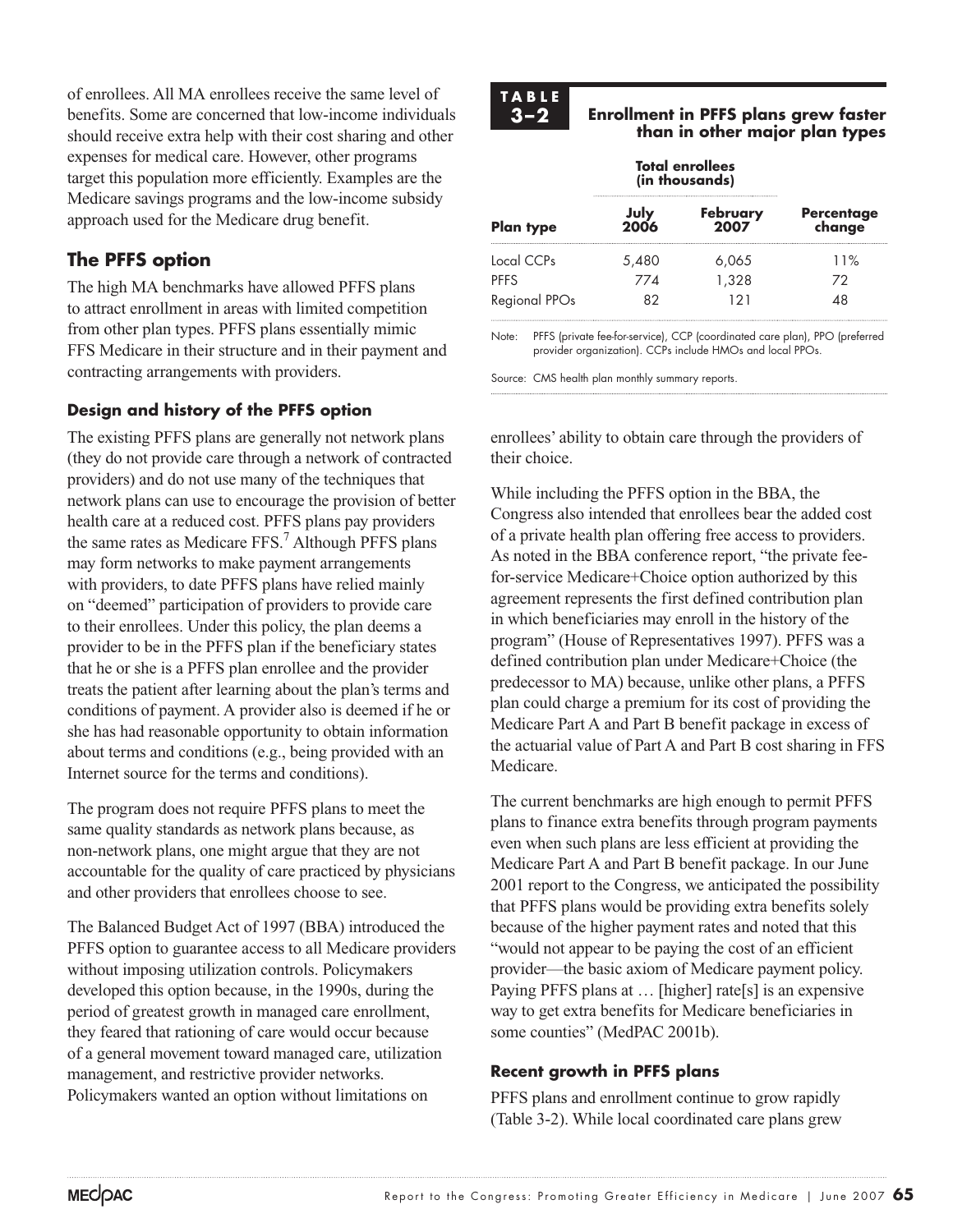#### **3 –3 PFFS enrollment comes primarily from floor counties and rural areas**

|                                     | July 2006 distribution             |                   | February 2007 distribution         |                |                                           |  |
|-------------------------------------|------------------------------------|-------------------|------------------------------------|----------------|-------------------------------------------|--|
|                                     | <b>Enrollees</b><br>(in thousands) | <b>Percent</b>    | <b>Enrollees</b><br>(in thousands) | <b>Percent</b> | <b>Percent</b><br>growth in<br>enrollment |  |
| By historical county payment status |                                    |                   |                                    |                |                                           |  |
| <b>BBA</b> floor counties           | 284                                | 37%               | 399                                | 31%            | 40%                                       |  |
| MSA floor counties                  | 390                                | 50                | 630<br>49                          |                | 62                                        |  |
| Nonfloor counties                   | 99                                 | 13                | 260<br>20                          |                | 162                                       |  |
| By rural/urban status               |                                    |                   |                                    |                |                                           |  |
| Rural                               | 304                                | 39                | 451                                | 35             | 48                                        |  |
| Urban                               | 470                                | $6^{\frac{1}{2}}$ | 838                                | 65             | 78                                        |  |

Note: PFFS (private fee-for-service), BBA (Balanced Budget Act of 1997), MSA (metropolitan statistical area). Sums of figures in each group may not be the same due to rounding. The number of enrollees for July 2006 includes counties with 10 or fewer enrollees; the number of enrollees for February 2007 in this table does not. BBA floor counties are generally rural counties with a payment set by the BBA at a minimum level. The MSA floor, applicable to counties within an MSA with a population of over 250,000, was introduced in the Medicare, Medicaid, and SCHIP Benefits Improvement and Protection Act of 2000 (BIPA) and was effective as of March 2001. BIPA also provided an increase in the BBA floor rate.

Source: MedPAC analysis of CMS data on plan-level enrollment.

about 11 percent between July 2006 and February 2007, enrollment in PFFS plans accounted for nearly half the growth in MA, rising from about 774,000 to 1.3 million a 72 percent increase.<sup>8</sup> The number of entities with PFFS contracts nearly doubled, from 25 in 2006 to 47 in 2007. In addition, for 2007, a direct-contract employer group plan (an option authorized in the Medicare Prescription Drug, Improvement, and Modernization Act of 2003 (MMA)) started operating as a PFFS plan, with 10,000 enrollees. Under this option, the employer is an MA contractor, assuming risk for providing Medicare services to its retirees.

The more common option is for an employer to offer retiree coverage through an MA organization that designs a plan available only to that employer group or to multiple employer groups. The PFFS option is particularly attractive for employers and unions covering retirees when they retire and move away from their place of work. While plans can cover active workers through network plans in a specific geographic area, an HMO, for example, would need to have a very wide network to provide access to retirees. A PFFS plan, on the other hand, because it does not need to have a network, can make its service area the entire country. This solves the employer's or union's concerns about ensuring access to care, and PFFS plans do not have to form networks in each county where they have enrollment.

Enrollment in PFFS continues to come primarily from counties where benchmarks reflect statutorily set payment floors (Table 3-3). In February 2007, 80 percent of PFFS enrollment comes from such counties (31 percent from BBA floor counties and 49 percent from metropolitan statistical area floor counties (the text box on p. 62 provides an explanation of floor counties)). The percentage of the total PFFS enrollment coming from rural counties has decreased slightly, from 39 percent in 2006 to 35 percent in 2007.<sup>9</sup> However, enrollment grew most rapidly in nonfloor counties between 2006 and 2007.

SNPs (discussed separately at the end of this chapter) and employer-sponsored plans were the only source of growth in local HMO plans between 2006 and 2007. Between July 2006 and February 2007, the number of HMO enrollees who were not in SNP plans and not enrolled through an employer-sponsored plan declined by about 2 percent.

#### **Differences among MA plans on quality measures**

In addition to differences in efficiency among MA plans, we see wide differences in plan performance on quality measures (Table 3-4, reflecting results for 2005). For example, on the quality measure for the percentage of enrollees with diabetes who receive eye exams, the currently reported scores among HMO plans range from 14 percent to 87 percent. The rate for providing flu shots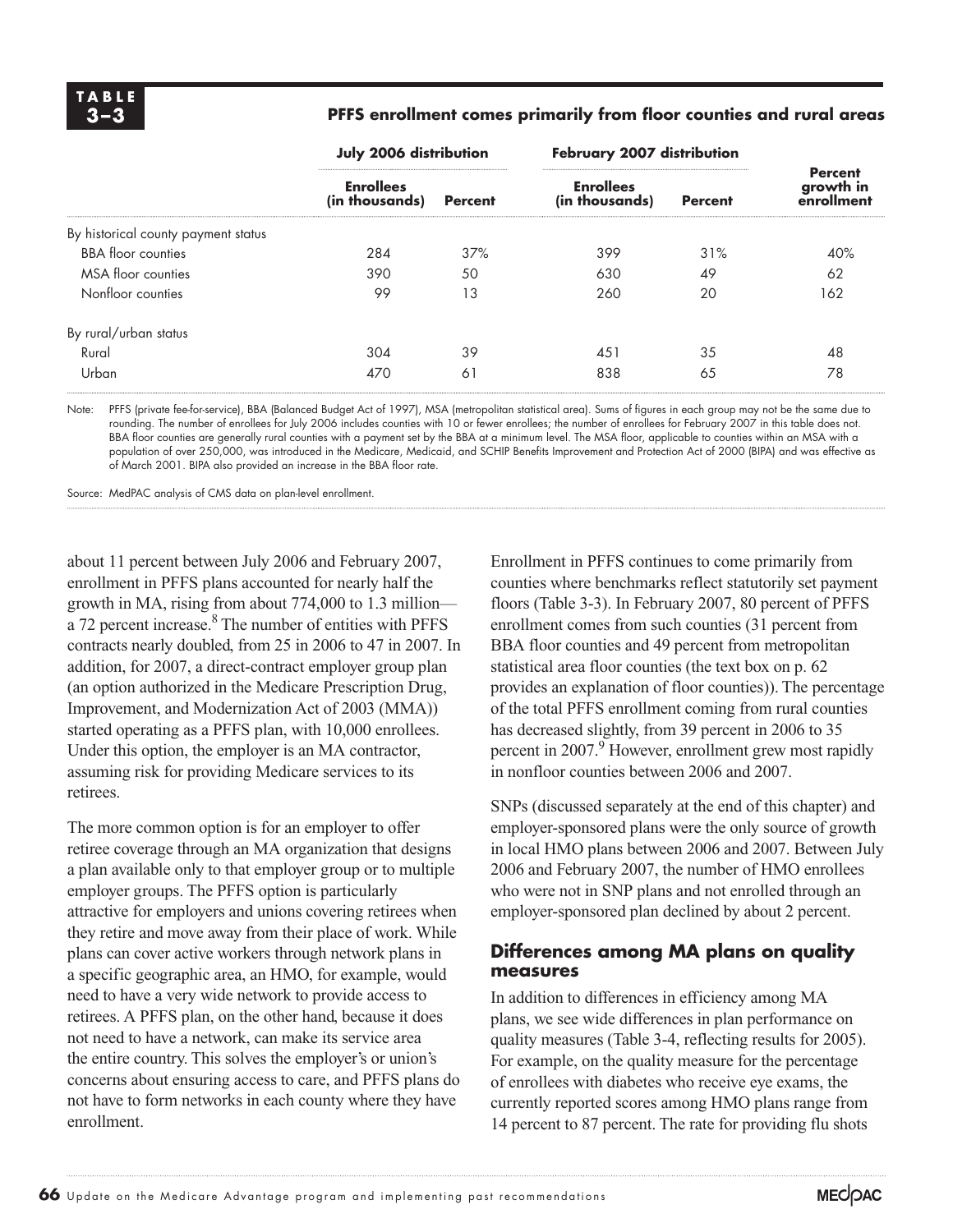#### **3 –4 Quality measures show significant variation across plans**

| Quality measure, by plan type       | <b>Number</b><br>of plans<br>with data | <b>Rate</b>    |               |        |                |  |
|-------------------------------------|----------------------------------------|----------------|---------------|--------|----------------|--|
|                                     |                                        | <b>Average</b> | <b>Median</b> | Lowest | <b>Highest</b> |  |
| Eye exams for members with diabetes |                                        |                |               |        |                |  |
| All plans                           | 175                                    | 64%            | 66%           | 8%     | 87%            |  |
| ALL HMO plans                       | 138                                    | 65             | 66            | 14     | 87             |  |
| PPOs                                | 12                                     | 53             | 57            | 8      | 74             |  |
| PFFS plans                          | 4                                      | 37             | 37            | 28     | 45             |  |
| Flu shots                           |                                        |                |               |        |                |  |
| All plans                           | 247                                    | 68             | 73            | 15     | 89             |  |
| ALL HMO plans                       | 206                                    | 67             | 71            | 16     | 88             |  |
| PPOs                                | 3                                      | 72             | 73            | 68     | 75             |  |
| PFFS plans                          | $\mathbf 0$                            | N/A            | N/A           | N/A    | N/A            |  |
| Beta blockers after heart attack    |                                        |                |               |        |                |  |
| All plans                           | 127                                    | 93             | 97            | 28     | 100            |  |
| ALL HMO plans                       | 112                                    | 94             | 97            | 59     | 100            |  |
| PPO plans                           | 3                                      | 69             | 80            | 28     | 100            |  |
| PFFS plans                          | $1*$                                   | N/A            | N/A           | N/A    | N/A            |  |

Note: PPO (preferred provider organization), PFFS (private fee-for-service), N/A (not applicable). All plans include cost plans (plans contracting with Medicare on a cost reimbursement basis) and demonstration plans.

\*One plan reported, with a rate of 65 percent.

Source: MedPAC analysis of data from Medicare personal plan finder downloadable database reflecting 2005 results.

to members ranged from 16 percent to 88 percent among HMOs. CMS reported no data on PFFS performance on the flu shot measure; for the three PPOs that reported data, flu shot rates ranged from 68 percent to 75 percent.<sup>10</sup>

The measure on which plans register their best performance is the provision of beta blockers after a heart attack. Among the 127 plans of any type for which there are reported data, the scores range from 28 percent to 100 percent, with the median at 97 percent and with 22 plans having a score of 100 percent. Plans have also shown improvement in measures over the years. For example, the National Committee for Quality Assurance reports that, in Medicare plans, the measure for controlling high blood pressure among those with hypertension increased from 47 percent in 2000 to 66 percent in 2005 (NCQA 2006).

In the past, the Commission has called for two policies on quality (MedPAC 2005). One is for CMS to calculate measures of quality in the FFS program so that we

can compare the performance of MA to the traditional program. The other is for a pay-for-performance program within the MA program that would pay more to plans with superior quality and to those that improved their quality over time and would pay less to other plans.

# **Options for moving to benchmarks at 100 percent of FFS expenditures**

Since benchmarks remain high, MA plans are able to offer extra benefits, subsidized by the Medicare program, to attract enrollees. This has resulted in significant growth in MA enrollment. While the Commission supports plans as an option for Medicare beneficiaries, it also supports the concept of setting benchmarks at 100 percent of FFS. The Commission recognizes that changing MA plan payment rates to achieve financial neutrality too quickly will cause disruptions for beneficiaries in some markets. The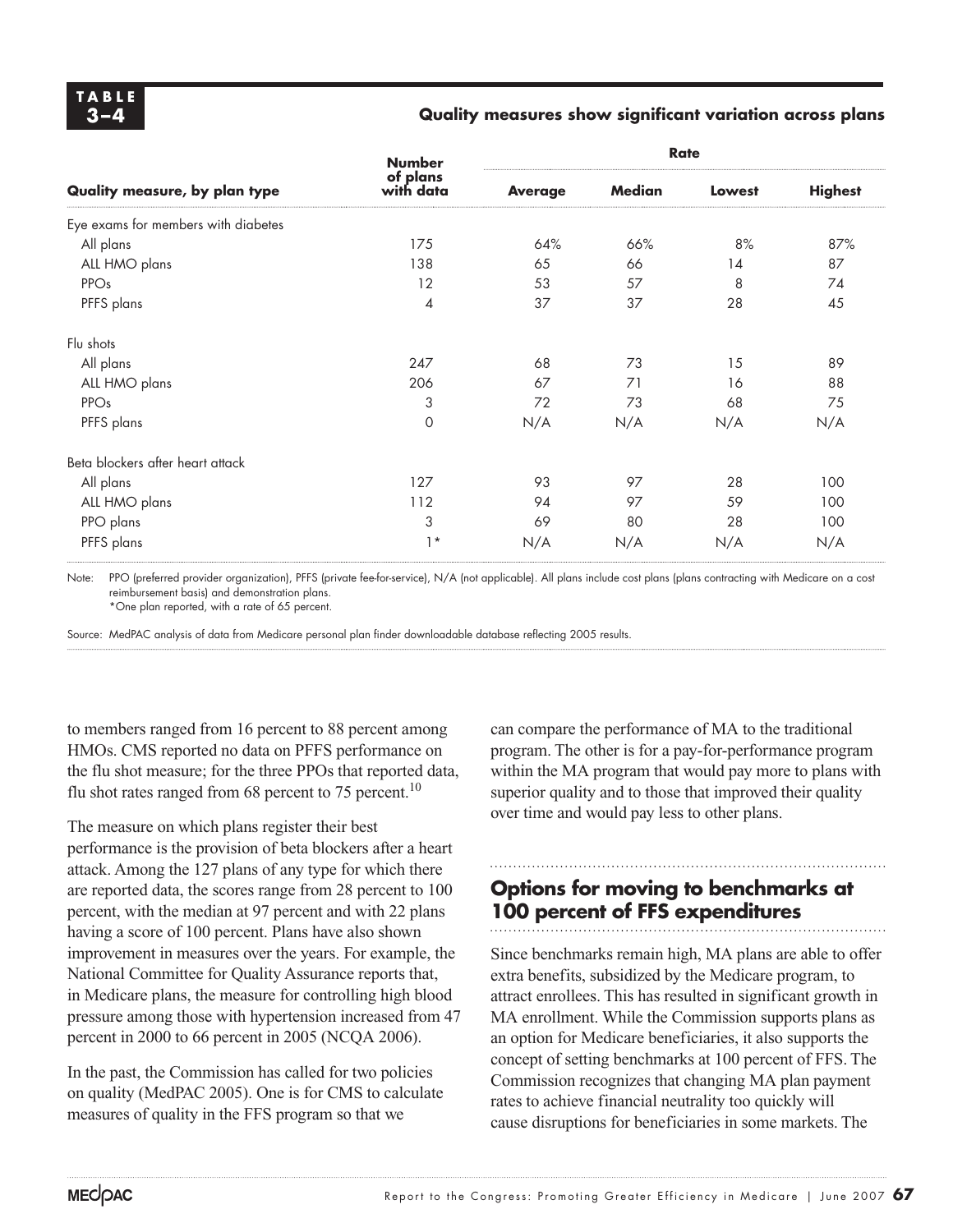history of private plan participation in Medicare provides a precedent for understanding the possible consequences of a change in MA payment policy. Following the payment changes in the BBA and because of other market factors affecting managed care plans, a large number of plans withdrew from Medicare in 1999 and thereafter, and enrollment declined significantly (Hurley et al. 2003, GAO 2000). On the other hand, the more beneficiaries who receive extra benefits subsidized by the Medicare program, and the longer beneficiaries have such benefits, the more difficult it will be to reduce MA benchmarks. In 2006, county benchmarks in counties with any MA enrollment ranged from about 104 percent to about 166 percent of FFS (excluding Puerto Rico).

Possible approaches might be to:

- freeze all county benchmark rates at their current levels until each county's rate is at the FFS level, while possibly providing for a minimum update;
- differentially reduce benchmark rates by setting a cap on the amount by which benchmarks could exceed FFS in a county, thereby having a higher reduction in the highest benchmark counties; or
- use a blend of FFS rates and MA rates that would apply to a particular county, increasing the weight of the FFS portion over time.

Other transition strategies are also possible, such as using local plan bids as a factor in determining benchmarks.

#### **Freeze benchmarks**

The Congress could freeze benchmarks until FFS spending catches up to that level. This policy would address all areas with benchmarks above FFS immediately, but it would take many years for FFS levels to catch up in some areas (e.g., in counties with benchmarks at 166 percent of FFS). This approach has the disadvantage of freezing benchmarks in counties where rates are close to FFS, which are likely to be the areas with the highest concentration of MA enrollment (currently and historically) and areas where competitive plans have bids that are low in relation to FFS expenditures or are in fact below FFS. Therefore, a better option might be to allow a minimum yearly update in MA benchmarks (e.g., 2 percent each year, which is the current minimum), but this would lengthen the time it takes benchmarks to reach FFS levels in many counties.

Under this option, with a minimum increase, for the first few years beneficiaries would not be likely to see big changes in their benefits and program savings would be lower. However, this policy has the effect of keeping benchmarks high in areas with the highest benchmarks in relation to FFS. Counties with the highest relative benchmarks would be the last to reach FFS levels.

#### **Cap allowable percentage above FFS for benchmark and gradually lower cap**

The cap option would set a maximum for the benchmark equal to some percentage above FFS and gradually reduce the percentage. For example, assume the cap was set at 140 percent and reduced by 10 percentage points each year until all benchmarks were set at local FFS spending. In year 1, all benchmarks higher than 140 percent of FFS would be reduced to 140 percent. In year 2, all benchmarks would be limited to 130 percent of FFS, and so on.

This policy would first address areas with the largest discrepancies between benchmarks and FFS costs. All benchmarks eventually would be brought down to FFS levels. Depending on how quickly the benchmarks come down, many areas with benchmarks above FFS would not see any reductions for several years, and program savings would be gradual for the first few years. While there would not be an extreme reduction in benefits immediately, there would likely be significant reductions annually.

#### **Blend 100 percent of FFS and historical benchmarks and gradually increase the blend**

The blend option would blend an area's FFS rate with its historical benchmark (perhaps increased by a national growth percentage), and the historical benchmark would be weighted lower each year until it was eliminated. For example, in the first year the blend could be 80 percent historical and 20 percent FFS. In year 2, the weighting could be changed to 60/40, and so on.

Advantages of this policy include that reductions would begin immediately and would be proportional to the discrepancies between benchmarks and FFS costs. There would be more certainty in the timing because all counties would be at FFS levels by a certain year. For areas where the benchmarks were not relatively high, the annual reductions would not be large. All benchmarks would be reduced toward FFS. Those areas with relatively high benchmarks would see large reductions each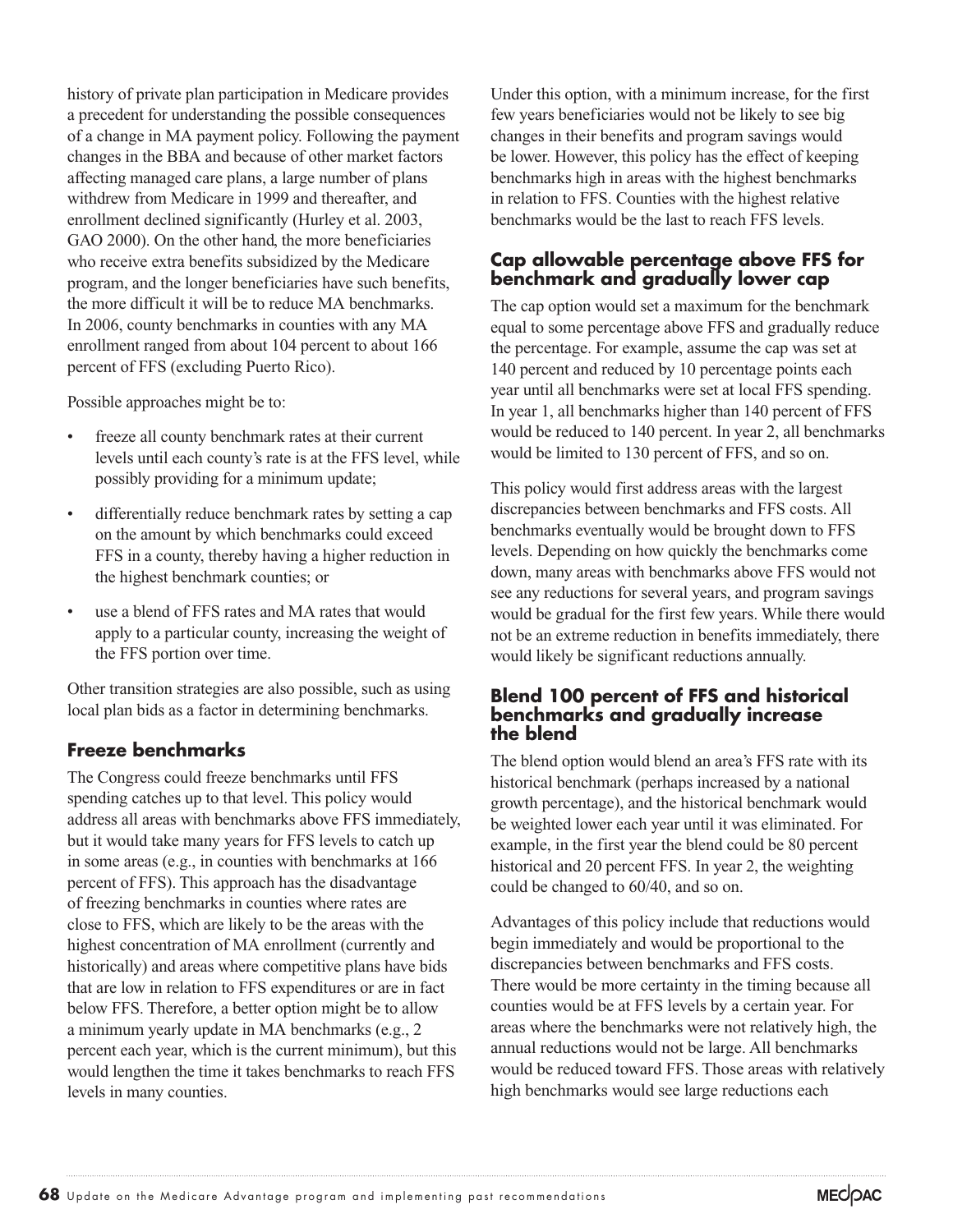year. As with other transitions, the savings would build gradually, and certain counties would see changes in benefits and plan options.

# **Competitive bidding to set rates**

Medicare could use plan bids to help determine the benchmarks. There could be several versions of this option. We focus on an approach that would operate somewhat like the bidding system used to set the regional benchmarks. Plan bids in an area would be averaged and blended with the area's FFS spending or the MA county benchmarks to calculate a benchmark for a particular market area (e.g., a county or an area larger than one county). Under this type of policy, Medicare would use competition to influence plan payments, which then would be more likely to reflect the costs of efficient providers. Average bids for the Medicare Part A and Part B benefit package are currently well below the benchmarks and are often below FFS costs. Therefore, the resulting benchmarks may approach FFS spending, although it is unlikely that program costs would end up at exactly 100 percent of FFS. This option would also be complicated to design and implement. For example, not all plans in a given market may include every county of a multicounty market area or some counties may have only one plan.

# **Equity between sectors and among plan types**

The Commission supports equity between MA plans and the traditional Medicare program. Supporting the principle of equity between the sectors takes many forms. For example, most private plans participating in Medicare are required to report various types of quality measures. The Commission believes the same approach should apply in the traditional FFS program. That is, CMS should report quality information for FFS Medicare that allows Medicare beneficiaries to compare FFS Medicare with private plans in terms of their performance on quality measures. To that end, the Commission has specifically recommended that the Secretary of Health and Human Services calculate clinical measures for the FFS program that would permit CMS to compare the FFS program with MA plans (MedPAC 2006a).

The Commission also supports the concept of equity in the treatment of different plan types within the private

plan sector. For example, the Commission recommended that the Congress eliminate the benefit stabilization fund introduced in the MMA, which provided an unfair advantage to the regional PPOs. (In the Deficit Reduction Act of 2005, the Congress reduced the stabilization fund by \$6.5 billion, to \$3.5 billion, and restricted the availability of the funds to 2012 or thereafter.)

Table 3-5 (p. 70) shows how different requirements apply to different plan types in MA. In general, the Commission favors a level playing field for all plan types, unless special circumstances dictate otherwise. The Commission believes, for example, that PFFS plans and medical savings account (MSA) plans should be required to report on the quality of care for their enrollees so that beneficiaries can use quality as a factor in judging these plans. The Congress should eliminate payment rules that give one plan an advantage over another—as in the case of regional PPO plans.

In 2008, PFFS plans and MSA plans will have another advantage over other plan types. Other types of organizations with network plans that wish to offer plans tailored for employer-group-sponsored retirees will continue to be required to have plans that are available to individual, non-group-sponsored beneficiaries. However, non-network PFFS plans and MSA plans will not be subject to this requirement (CMS 2006).

In the March 2007 report to the Congress, the Commission noted its concern about how MA MSA plans are paid. The report pointed specifically to the statutory provision which required all funds to be used for the enrollee deposit when the equivalent of an MSA plan bid is below the benchmark. For other MA plans, the trust fund retains 25 percent of the difference. This provides MSA plans with an unfair advantage over other types of MA plans (though currently only three MSA plans are in operation).

In a similar vein, we are concerned about a recent provision that gives an unfair advantage to certain types of plans. The Tax Relief and Health Care Act of 2006 added section  $1851(e)(2)(E)$  of the Social Security Act, effective only for 2007 and 2008, which allows a beneficiary who is not an MA enrollee (i.e., is in FFS Medicare) to enroll in an MA-only (nondrug) plan outside of the open enrollment period. MA-only plans then have an advantage over other plans. These MA-only plans have year-round enrollment, while other plans may accept new enrollees only during the open enrollment period (or if a person is newly entitled to Medicare, for example). In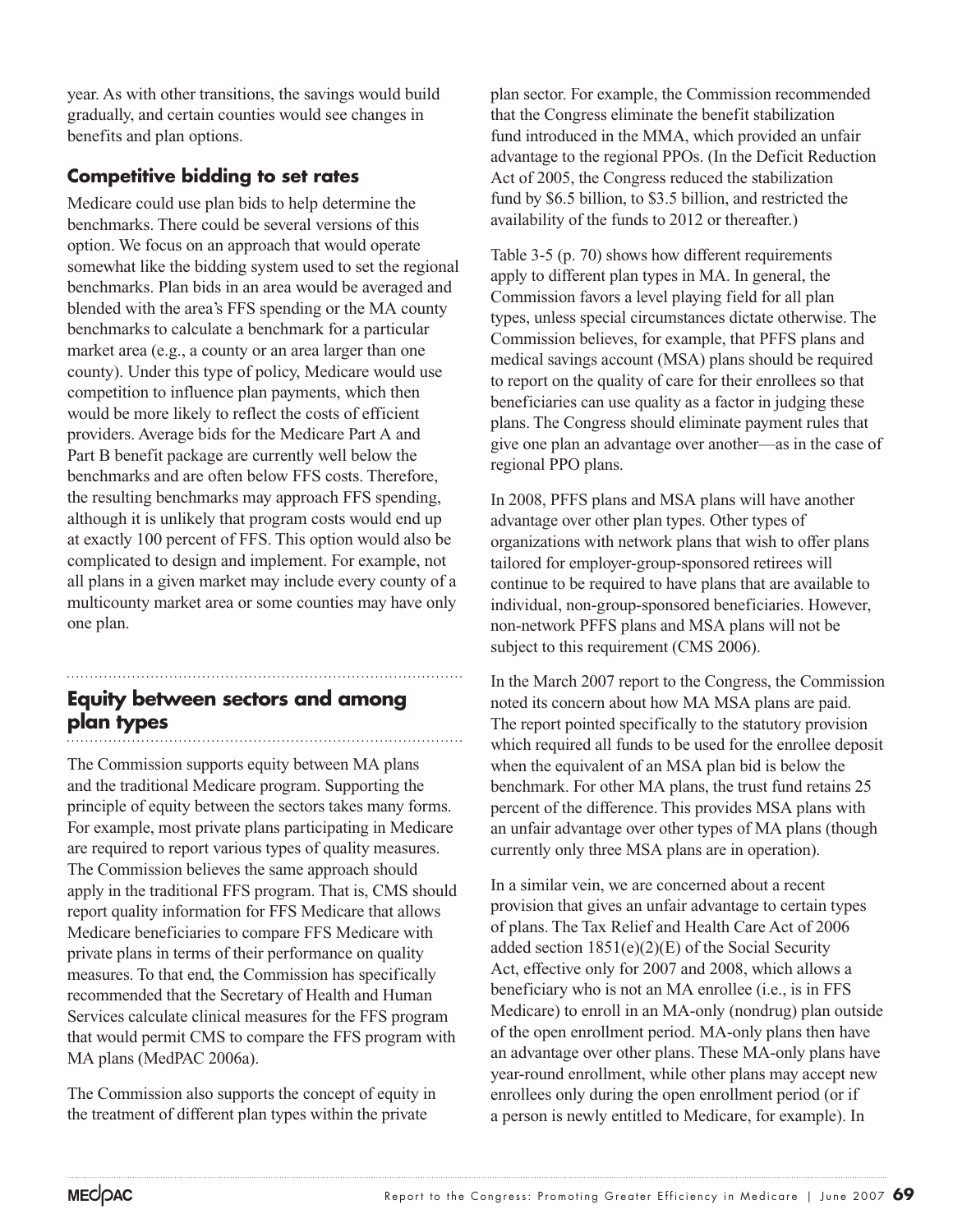#### **3 –5 Certain requirements and provisions vary by type of MA plan**

|                                                                                                  | <b>PFFS</b> | <b>MSA</b> | HMO/<br>Local PPO | Regional<br><b>PPO</b> | <b>SNP</b> |
|--------------------------------------------------------------------------------------------------|-------------|------------|-------------------|------------------------|------------|
| Requirements                                                                                     |             |            |                   |                        |            |
| Build networks of providers <sup>a</sup>                                                         |             |            |                   |                        |            |
| Report quality measures                                                                          |             |            |                   |                        |            |
| Have CMS review and negotiate bids                                                               |             |            |                   |                        |            |
| Return to the trust funds 25 percent of the difference<br>between bid and benchmark <sup>b</sup> |             |            |                   |                        |            |
| Offer Part D coverage <sup>c</sup>                                                               |             |            |                   |                        |            |
| Have an out-of-pocket limit on enrollee expenditures                                             |             |            |                   |                        |            |
| Offer individual MA plan if offering employer group pland                                        |             |            |                   |                        |            |
|                                                                                                  |             |            |                   |                        |            |

#### **Other provisions**

Protected from some risk through risk corridors<sup>e</sup>

Can limit enrollment to targeted beneficiaries<sup>f</sup>

Note: MA (Medicare Advantage), PFFS (private fee-for-service), MSA (medical savings account), PPO (preferred provider organization), SNP (special needs plan). aPFFS plans are exempted from other MA plans' network adequacy requirements if they pay providers Medicare fee-for-service rates.

<sup>b</sup>This provision applies when bids are under the benchmark. For regional PPO plans, one-half of the 25 percent amount is retained by the trust funds, and the remainder is included in the stabilization fund that, as of 2012, may be used to retain or attract such plans.

c MSA plans are prohibited from offering Part D coverage. PFFS plans may offer Part D coverage, but special rules apply to such plans (e.g., it is not required that an enrollee receive drugs at a discounted rate when the deductible applies or the person is in the Part D coverage gap).

dAs of 2008, only non-network PFFS plans can operate exclusively as plans limited to employer group enrollees.

 eRisk corridors are available only in 2006 and 2007. f MA plans must allow all Medicare beneficiaries in their service area to enroll with few exceptions (e.g., beneficiaries with end-stage renal disease). Other exceptions apply to MSA plans (e.g., Medicaid beneficiaries may not enroll in an MSA). SNPs are permitted to limit their enrollment to their targeted beneficiary population (i.e., dual eligibles, beneficiaries who reside in an institution, or those with a chronic or disabling condition). SNPs can be local or regional coordinated care plans. They cannot be MSAs or PFFS plans.

Source: MedPAC analysis of MA statutory and regulatory requirements.

particular, the provision affords an advantage to PFFS plans. The CMS guidance on this provision states that "if an individual in Original Medicare and a stand-alone prescription drug plan elects to enroll in an MA-only coordinated care plan, such as an HMO, PPO, or Regional PPO, his or her enrollment in the PDP [prescription drug plan] will be automatically cancelled as of the effective date of enrollment in the MA-only plan" (CMS 2007a). Beneficiaries without drug coverage may enroll in any MA-only plan, but a beneficiary's Part D coverage continues only if the person enrolls in a PFFS MA-only plan. In addition to giving an advantage to PFFS plans, beneficiaries with Part D coverage can use this provision as a way to discontinue their Part D enrollment outside of the open enrollment period.

# **Special needs plans**

The Congress created a new MA plan type known as a SNP in the MMA to provide a common framework for existing plans for special needs beneficiaries and to expand beneficiaries' access to and choice among MA plans. SNPs function essentially like any other MA plan but must also provide the Part D drug benefit. In exchange, they are allowed to limit their enrollment to their targeted populations—a provision that will lapse at the end of 2008, absent action by the Congress to extend the provision. Targeted populations include dual (Medicare and Medicaid) eligibles, the institutionalized, and beneficiaries with severe or disabling chronic conditions.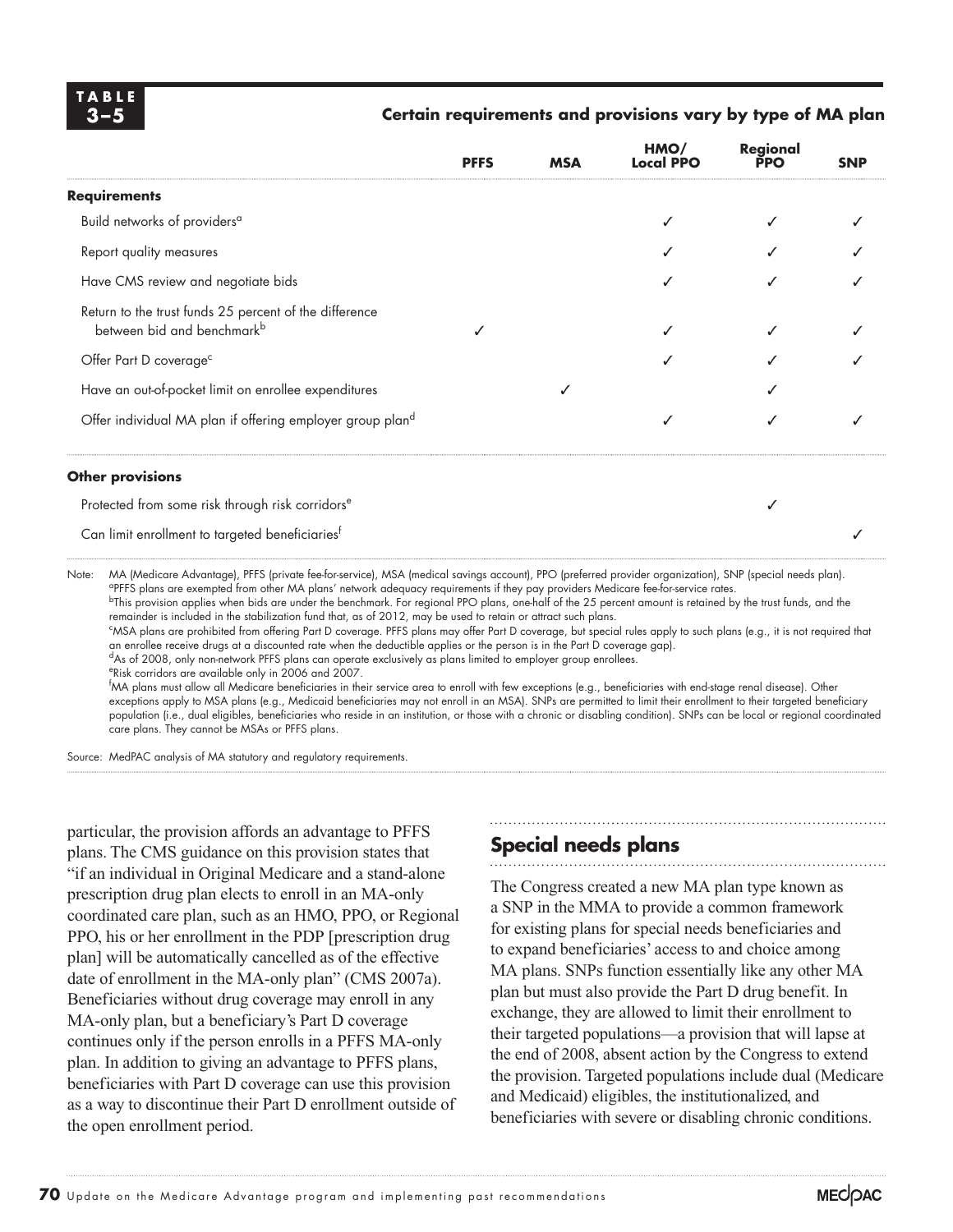**The number of SNPs and SNP enrollment increased from 2006 to 2007 FIGURE 3–1 3 –1F i g ure**

**The number of SNPs and SNP enrollment increased from 2006 to 2007**



Note: SNP (special needs plan).

Source: CMS special needs plans fact sheet and data summary, February 14, 2006; CMS special needs plans comprehensive report, March 21, 2007; and CMS annual report by plan, July 26, 2006.

This year again marked a significant increase in the number of SNPs available to beneficiaries. In 2004, there were just 11  $SNPs$ <sup>11</sup> By 2005, the number grew to 125. In 2006, the number of SNPs more than doubled to 276 with the entry of 151 new SNPs. In 2007, there are 476 SNPs. Organizations entering the SNP market include those with experience with Medicaid and special needs populations, such as Evercare, but also include MA organizations that chose to add SNPs to their menu of plans.

The Commission has sought creative ways to deliver highquality health care to special needs beneficiaries. SNPs offer the potential to improve care coordination for dual eligibles and other special needs beneficiaries through unique benefit design and delivery systems.

However, as described in the June 2006 report to the Congress, we see that many SNPs are not taking advantage of the opportunity to better coordinate care for special needs beneficiaries. SNPs, even dual-eligible SNPs, are

not required to contract with states to provide Medicaid benefits. Based on site visits and additional discussions with experts, we do not see how dual-eligible SNPs that do not integrate Medicaid could fulfill the opportunity to coordinate the two programs. We also are unsure whether SNP designation is necessary to allow plans to furnish the sorts of benefits targeted at beneficiaries in institutions and with chronic conditions. For 2008 applications, CMS instructed SNPs to describe how they plan to meet their enrollees' special needs but has not specified minimum expectations or established an enforcement mechanism.

#### **SNP availability and enrollment: July 2006 and March 2007**

Since the June 2006 report to the Congress, we have further analyzed the availability of and enrollment in SNPs. Most SNPs (82 percent) available in 2006 were for dual-eligible beneficiaries (Figure 3-1). In 2007, dual-eligible plans still account for the largest share of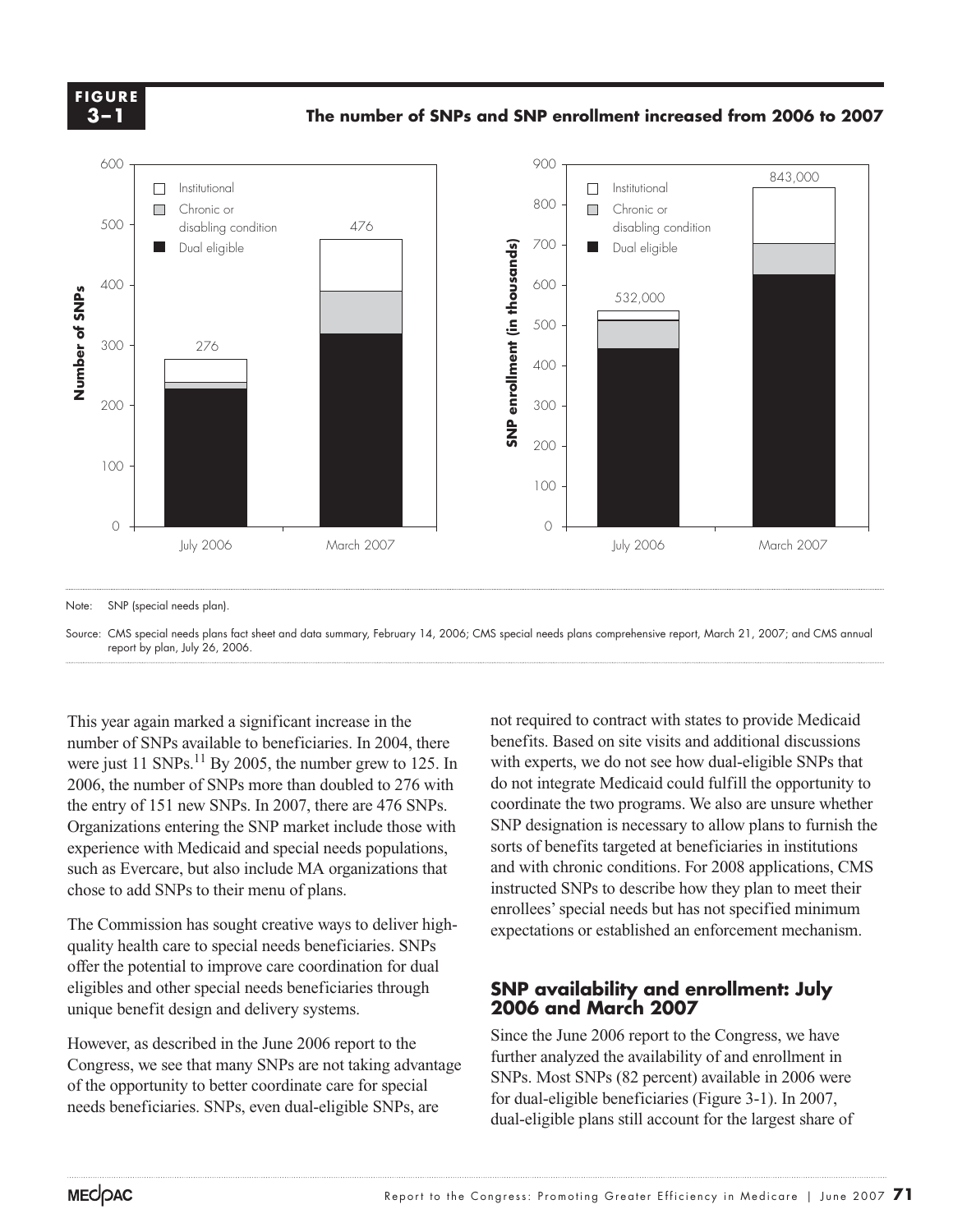

SNPs (67 percent). However, institutional and chronic SNPs grew at faster rates, 127 percent and 446 percent, respectively (not shown).

In July 2006, most SNP enrollment (83 percent) was in dual-eligible plans (Figure 3-1, p. 71). Enrollment in chronic condition SNPs was almost entirely (98 percent) in a single plan—Medicare y Mucho Más in Puerto Rico. Enrollment in institutional SNPs was mostly (88 percent) in Evercare plans offered by United Healthcare. By 2007, most SNP enrollment was still in dual-eligible plans (74 percent). Enrollment in institutional SNPs grew as a share of total SNP enrollment from 4 percent to 17 percent. However, this growth is largely accounted for by the redefinition of the SCAN demonstration social-HMO as an institutional SNP. SCAN qualified as a SNP under the disproportionate share rule; approximately 26 percent of its enrollees are nursing home certifiable, living in the community. This change added 89,222 institutional SNP enrollees, 76 percent of institutional SNP enrollment growth.

Most SNPs were offered by parent organizations that also offer regular MA plans. Only 13 percent of SNPs were offered by parent organizations that focused exclusively on operating SNPs (Figure 3-2). The other 87 percent were offered by parent organizations that also offered regular MA plans, which suggests that these organizations offer SNPs as one choice in a menu of options. In fact, most SNPs (about 60 percent) existed alongside other MA plans offered by the same parent organization in the same service area.

#### **Future work on Medicare Advantage**

The Commission plans to continue monitoring the MA program. In addition to continuing our work in examining SNPs, we intend to look more closely at employer-sponsored plans in MA to learn more about their prevalence and where enrollment is concentrated. We would like to know more about the standards that apply to such plans (particularly in light of the broad waiver authority applicable to these plans), the bidding patterns compared with nongroup plans, and other issues that will permit us to evaluate these plans. Employersponsored plans appear to be growing in popularity, and more employers and groups are providing retiree coverage through the PFFS option. We will also be looking more closely at the MSA plans that began enrolling beneficiaries for 2007. MSA plans also appear to be focusing on the employer group market as a source of enrollment.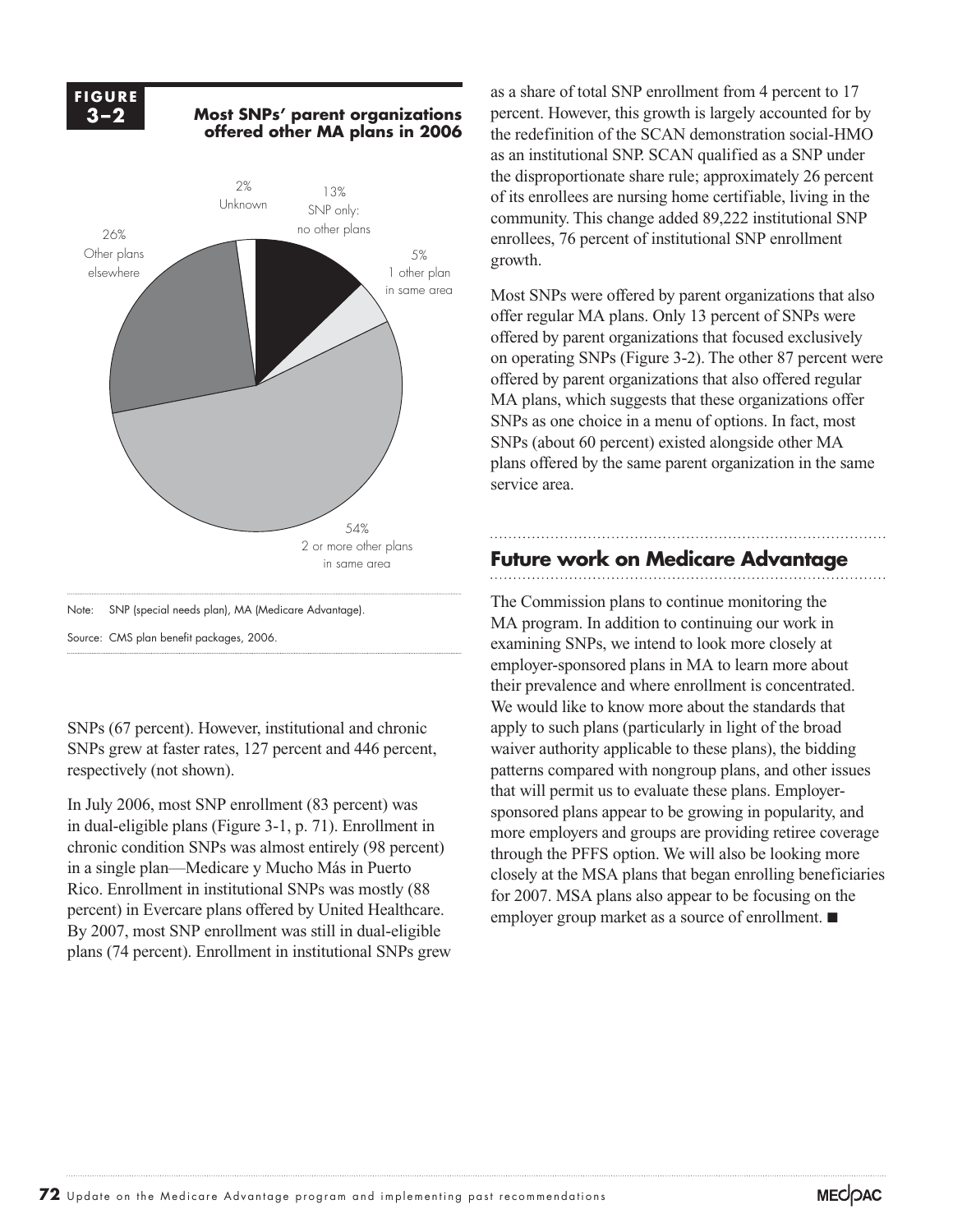- 1 Under the Medicare Prescription Drug, Improvement, and Modernization Act of 2003, plans with a bid below the benchmark (with the bid including administration and profit or retained earnings) are required to use 75 percent of the difference between the bid and the benchmark to finance extra benefits, with the remaining 25 percent (or half of that amount, for regional plans) retained by the Medicare trust funds. Previously, plans had the option of returning to the government all or a portion of the amount by which their needed revenue to provide the Medicare benefit package exceeded the Medicare payment—an option rarely chosen. Plans could also deposit any difference in a "stabilization fund" that financed extra benefits provided in a future year.
- 2 In the early years of the Medicare risk program, plan payments were set at 95 percent of projected FFS expenditures, but payments were not risk adjusted by enrollee health status.
- 3 For regional plans, within a given county the benchmark that applies to each county in the region may be lower than the local benchmark that applies to that county for local plans.
- 4 The user fee that is the MA plan contribution to the Medicare education campaign is 0.059 percent of plan payments (see www.cms.hhs.gov/MMAHelp/downloads/ endofyearenrolpayletter07\_final.pdf (downloaded 3/30/2007)). Benchmark amounts include CMS contractor administrative costs for claims processing. Noncontractor Medicare administrative costs incurred by CMS, after netting out administrative costs for the MA program apportioned by program expenditures, are in the range of 0.4 percent of program expenditures in Medicare (the CMS 2006 Financial Report is available at www.cms.hhs.gov/CFOReport/ Downloads/2006\_CMS\_Financial\_Report.pdf).
- 5 As required by the statute, CMS anticipates incorporating any VA effect in the 2009 MA rates (CMS 2007b).
- 6 For the range of benefits MA plans provided to enrollees in 2006, see Chart 10-4 of the June 2006 MedPAC data book (MedPAC 2006b).
- 7 At least one PFFS plan has a hospital network. The plan service area consists of two counties. Beneficiaries pay different levels of cost sharing for in-network versus out-ofnetwork hospital care. We do not know whether the payment arrangements between the plan and the network hospitals call for payment at other than Medicare FFS rates.
- 8 The February 2007 numbers exclude counties with fewer than 11 enrollees because they are based on data released publicly by CMS, which suppresses such data for privacy reasons. For February 2007, about 39,000 enrollees live in counties with enrollment under 11. About 3 percent of PFFS enrollment comes from such counties. In the July 2006 data, about threequarters of the under-11 enrollment in PFFS came from rural counties. Assuming a similar pattern in 2007, the rural and BBA floor percentages shown in the table for 2007 would increase by 1 percentage point.
- 9 Note that the February 2007 enrollment numbers of Table 3-3 are based on data publicly released by CMS and do not include counties with fewer than 11 enrollees. About 3 percent of PFFS enrollment is in counties with 10 or fewer enrollees in 2007. The 2006 numbers in the table include all counties with any PFFS enrollment.
- 10 The reported data are based on a MedPAC analysis of the 2007 Medicare Personal Plan Finder downloadable database available at the CMS website. Note that PFFS plans will no longer be reporting quality measures through the Health Plan Employer Data and Information Set but will have member satisfaction data reported based on the Consumer Assessment of Healthcare Providers and Systems. Medical savings account plans will have no reported quality or member satisfaction measures.
- 11 SNP plans, like other MA plans, are benefit packages offered by MA organizations, which sign contracts with CMS.